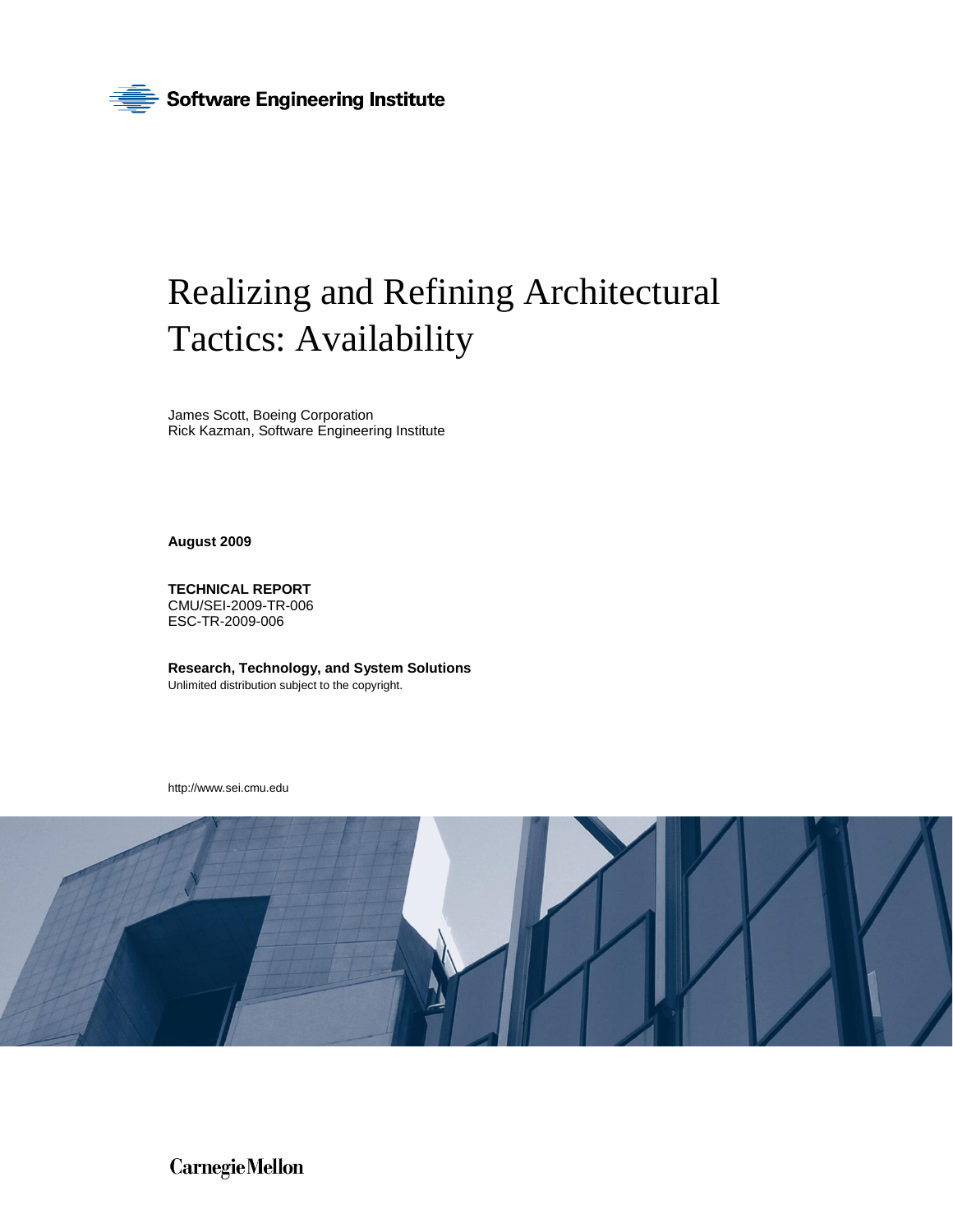This report was prepared for the

SEI Administrative Agent ESC/XPK 5 Eglin Street Hanscom AFB, MA 01731-2100

The ideas and findings in this report should not be construed as an official DoD position. It is published in the interest of scientific and technical information exchange.

This work is sponsored by the U.S. Department of Defense. The Software Engineering Institute is a federally funded research and development center sponsored by the U.S. Department of Defense.

Copyright 2009 Carnegie Mellon University.

#### NO WARRANTY

THIS CARNEGIE MELLON UNIVERSITY AND SOFTWARE ENGINEERING INSTITUTE MATERIAL IS FURNISHED ON AN "AS-IS" BASIS. CARNEGIE MELLON UNIVERSITY MAKES NO WARRANTIES OF ANY KIND, EITHER EXPRESSED OR IMPLIED, AS TO ANY MATTER INCLUDING, BUT NOT LIMITED TO, WARRANTY OF FITNESS FOR PURPOSE OR MERCHANTABILITY, EXCLUSIVITY, OR RESULTS OBTAINED FROM USE OF THE MATERIAL. CARNEGIE MELLON UNIVERSITY DOES NOT MAKE ANY WARRANTY OF ANY KIND WITH RESPECT TO FREEDOM FROM PATENT, TRADEMARK, OR COPYRIGHT INFRINGEMENT.

Use of any trademarks in this report is not intended in any way to infringe on the rights of the trademark holder.

Internal use. Permission to reproduce this document and to prepare derivative works from this document for internal use is granted, provided the copyright and "No Warranty" statements are included with all reproductions and derivative works.

External use. This document may be reproduced in its entirety, without modification, and freely distributed in written or electronic form without requesting formal permission. Permission is required for any other external and/or commercial use. Requests for permission should be directed to the Software Engineering Institute at [permission@sei.cmu.edu.](mailto:permission@sei.cmu.edu)

This work was created in the performance of Federal Government Contract Number FA8721-05-C-0003 with Carnegie Mellon University for the operation of the Software Engineering Institute, a federally funded research and development center. The Government of the United States has a royalty-free government-purpose license to use, duplicate, or disclose the work, in whole or in part and in any manner, and to have or permit others to do so, for government purposes pursuant to the copyright license under the clause at 252.227-7013.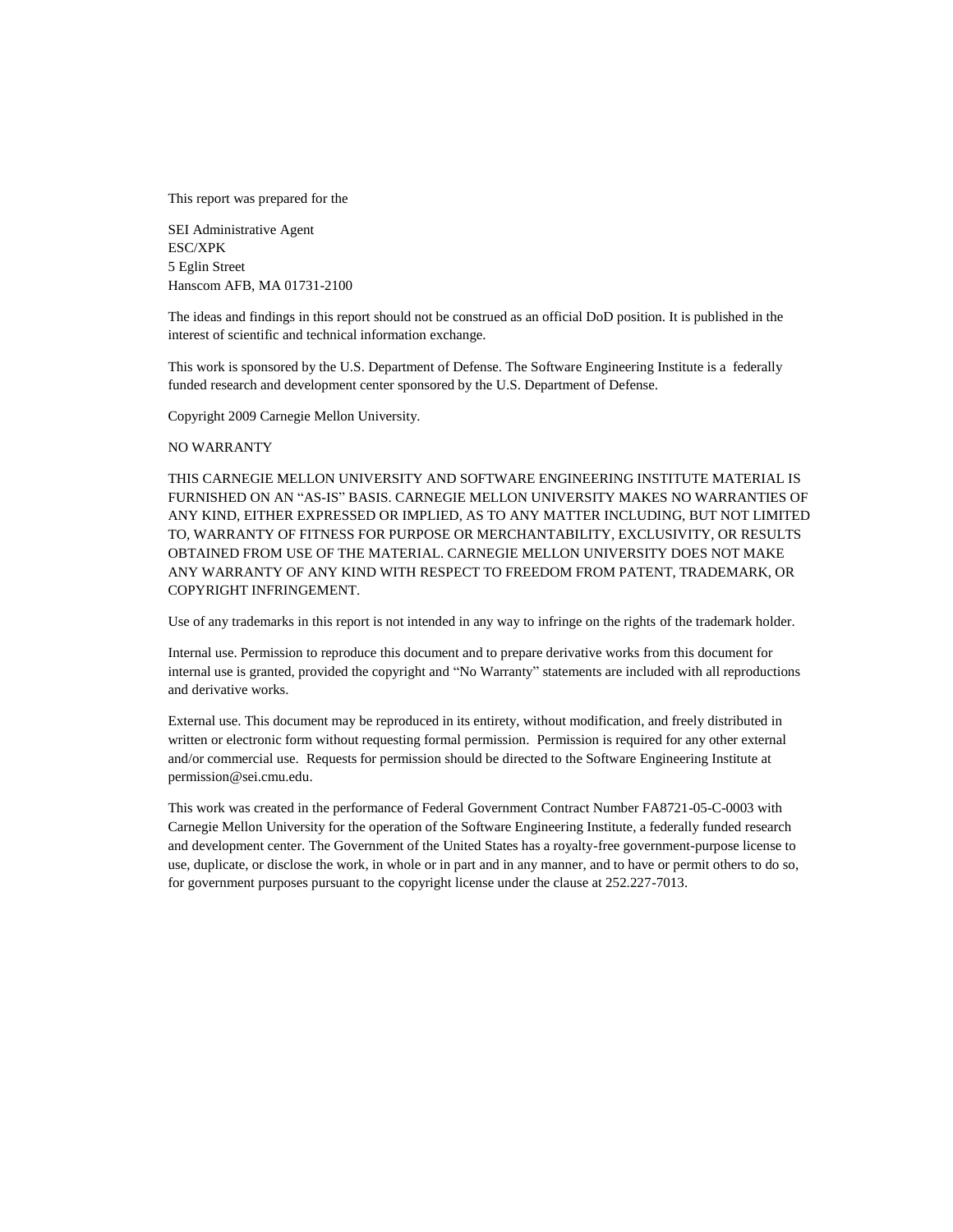## **Table of Contents**

|                | <b>Abstract</b>                 |                                              |    |
|----------------|---------------------------------|----------------------------------------------|----|
| 1              | <b>Introduction</b>             |                                              | 1  |
|                | 1.1                             | Using Tactics in Practice                    | 2  |
| $\overline{2}$ | <b>Tactics for Availability</b> |                                              | 5  |
|                | 2.1                             | Updating the Tactics Catalog                 | 6  |
|                | $2.2^{\circ}$                   | <b>Fault Detection Tactics</b>               | 6  |
|                | 2.3                             | <b>Fault Recovery Tactics</b>                | 10 |
|                | 2.4                             | <b>Fault Prevention Tactics</b>              | 16 |
| 3              | <b>An Example</b>               |                                              | 19 |
|                | 3.1                             | The Availability Model                       | 19 |
|                | 3.2                             | The Resulting Redundancy Tactic              | 21 |
|                | 3.3 <sub>2</sub>                | <b>Tactics Guide Architectural Decisions</b> | 22 |
| 4              | <b>Implications</b>             |                                              | 25 |
| 5              | <b>Conclusions</b>              |                                              | 27 |
|                | <b>References</b>               |                                              |    |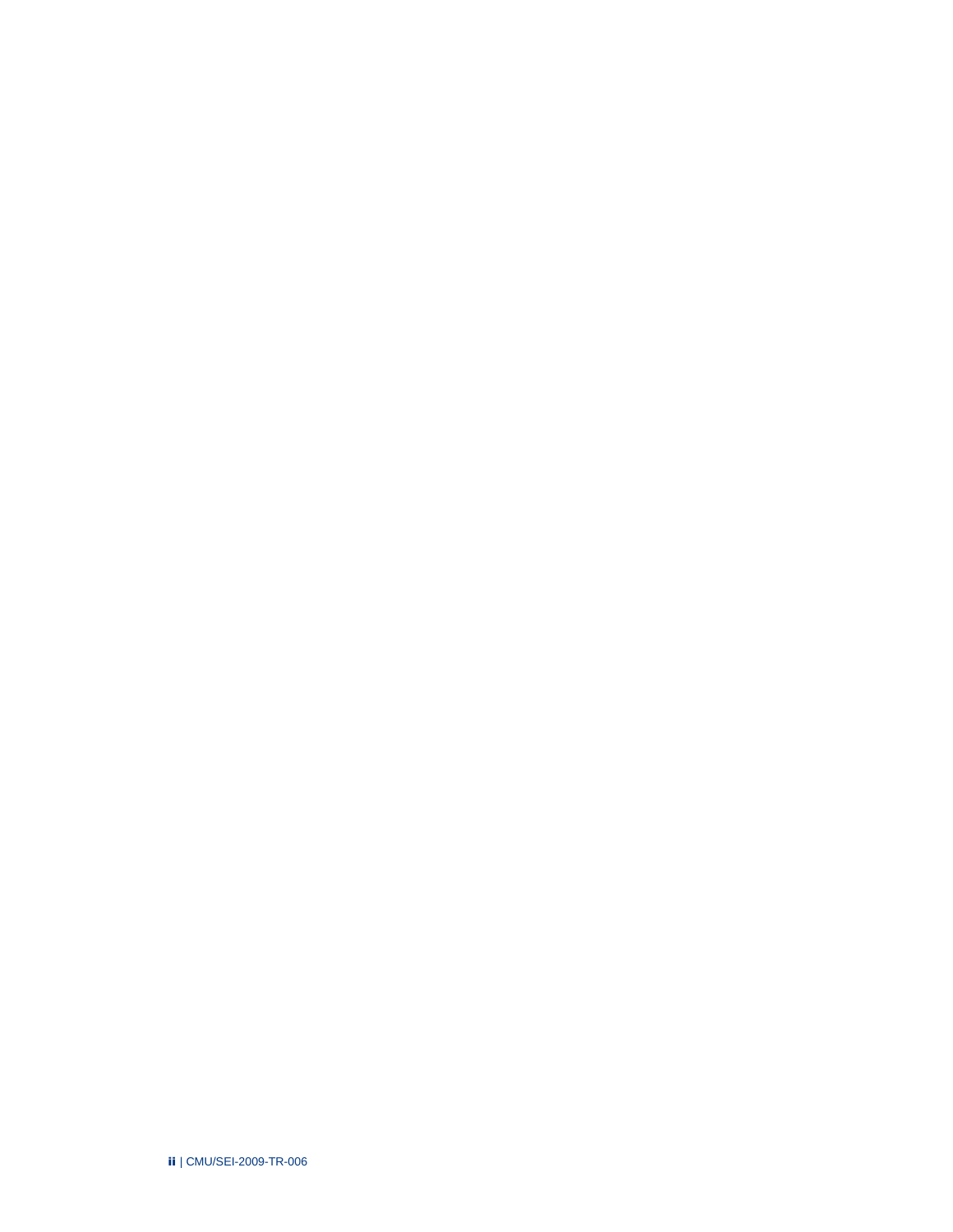## **List of Figures**

| Figure 1: | Original Availability Tactics                  | 6               |
|-----------|------------------------------------------------|-----------------|
| Figure 2: | Refined Availability Tactics, with Examples    | 7               |
| Figure 3: | System Redundancy Tactics Embedded in Patterns | 12 <sup>°</sup> |
| Figure 4: | Transactions Tactic: Two-Phase Commit          | 17              |
| Figure 5: | Markov Model of System Availability            | 20              |
|           | Figure 6: Passive Redundancy Tactics           | 21              |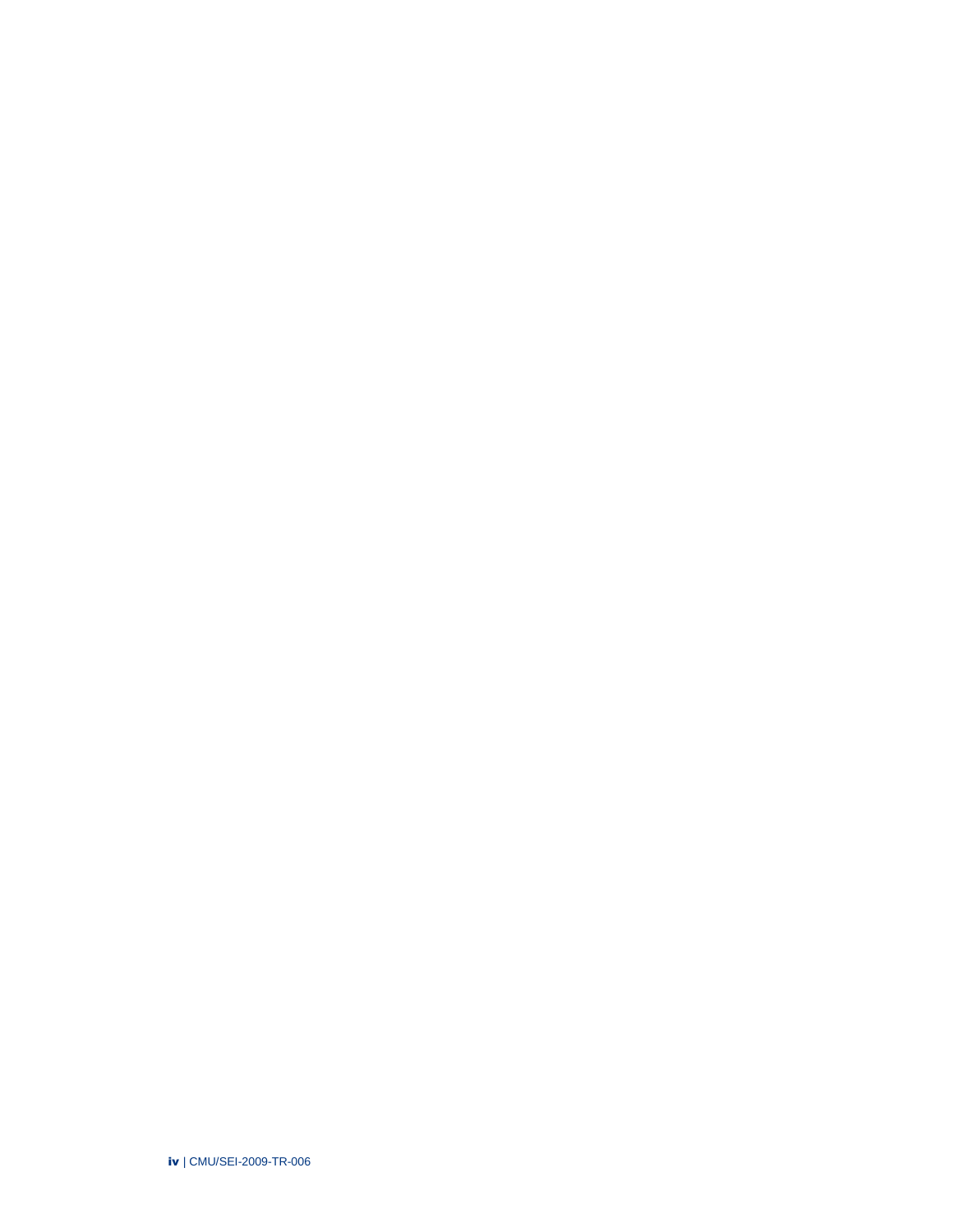## **List of Tables**

| Table 1: | System Availability Requirements              | -5 |
|----------|-----------------------------------------------|----|
| Table 2: | <b>Availability Tactics: Fault Detection</b>  | 8  |
| Table 3: | <b>Availability Tactics: Fault Recovery</b>   | 13 |
| Table 4: | <b>Availability Tactics: Fault Prevention</b> | 18 |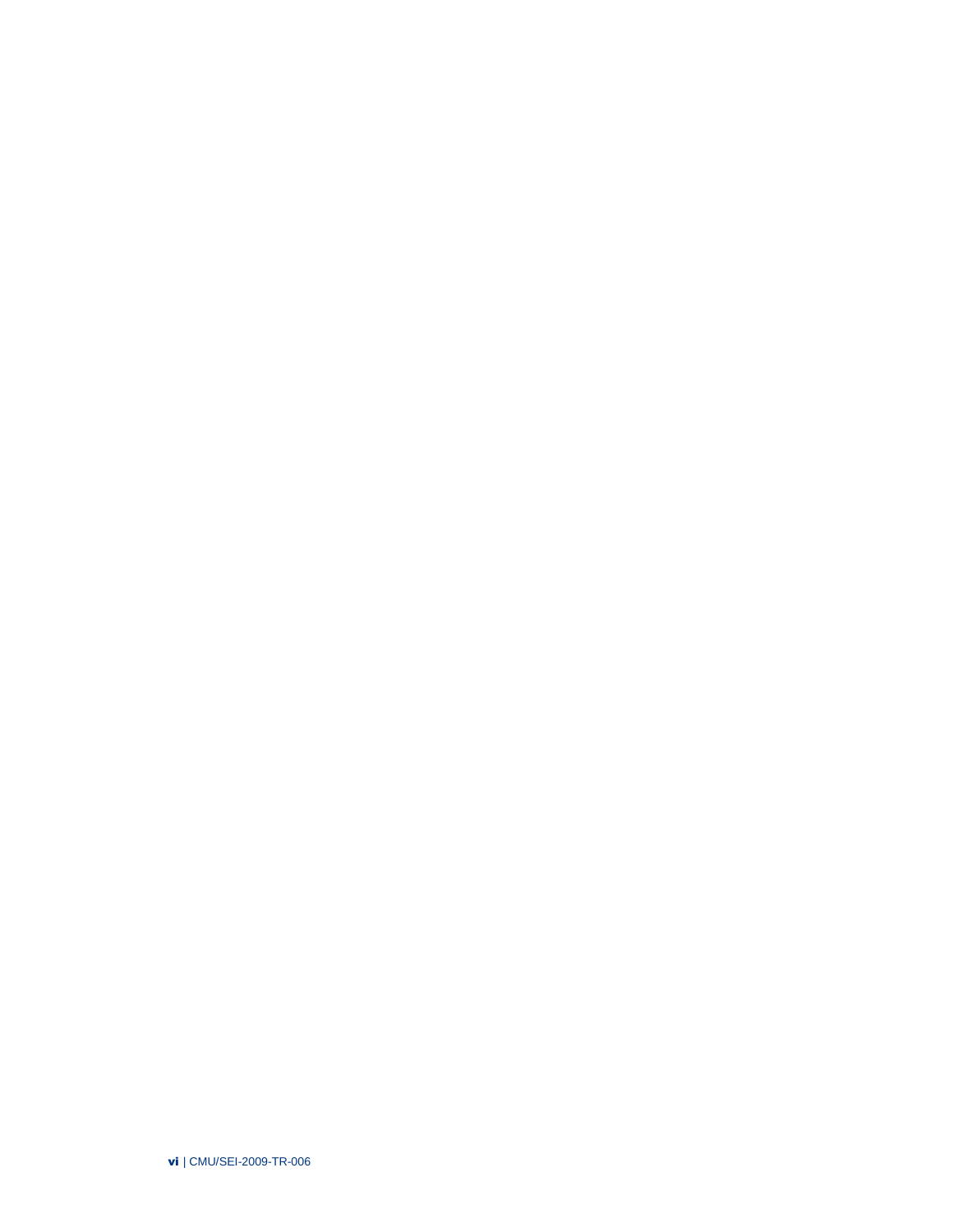## **Acknowledgments**

The authors wish to thank Len Bass, Robert Nord, and Joe Batman of the Carnegie Mellon® Software Engineering Institute for their many enlightening discussions regarding the relationships between tactics and quality attributes and for the categorization of quality attribute effects of tactics on design decisions.

® Carnegie Mellon is registered in the U.S. Patent and Trademark Office by Carnegie Mellon University.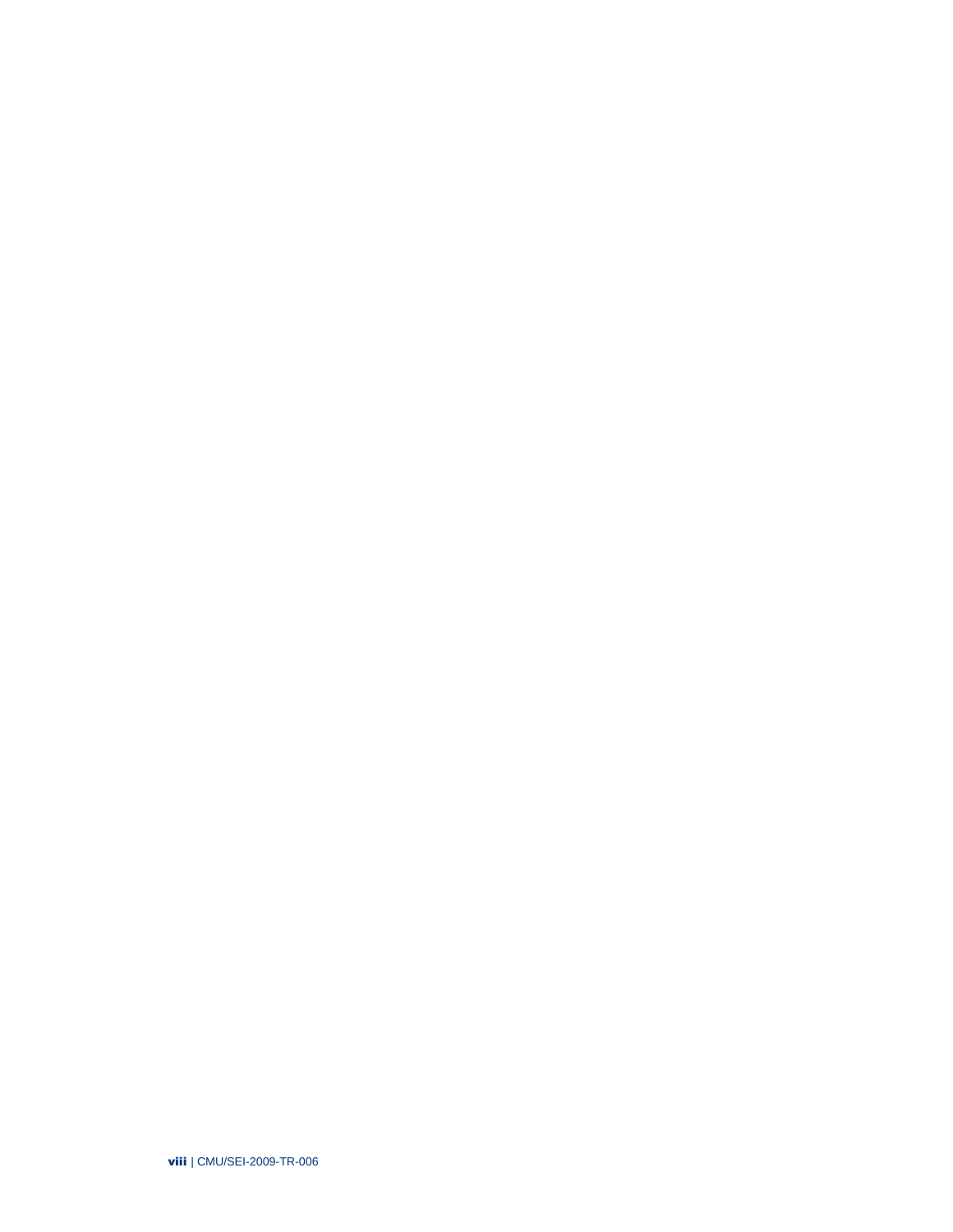### <span id="page-10-0"></span>**Abstract**

Architectural tactics are fundamental design decisions. They are the building blocks for both architectural design and analysis. A catalog of architectural tactics has now been in use for several years in academia and industry. This report illustrates the use of this catalog in industrial applications, describing how tactics can be used in both design and analysis. The report further shows how the needs of practice have caused the catalog of availability tactics to be updated, but demonstrates that the underlying structure of the tactics categorization has remained stable. Finally, a real-world example is provided of the application of the updated set of availability tactics, showing how applying tactics illuminates design decisions, as guided by associated heuristics and analytic models.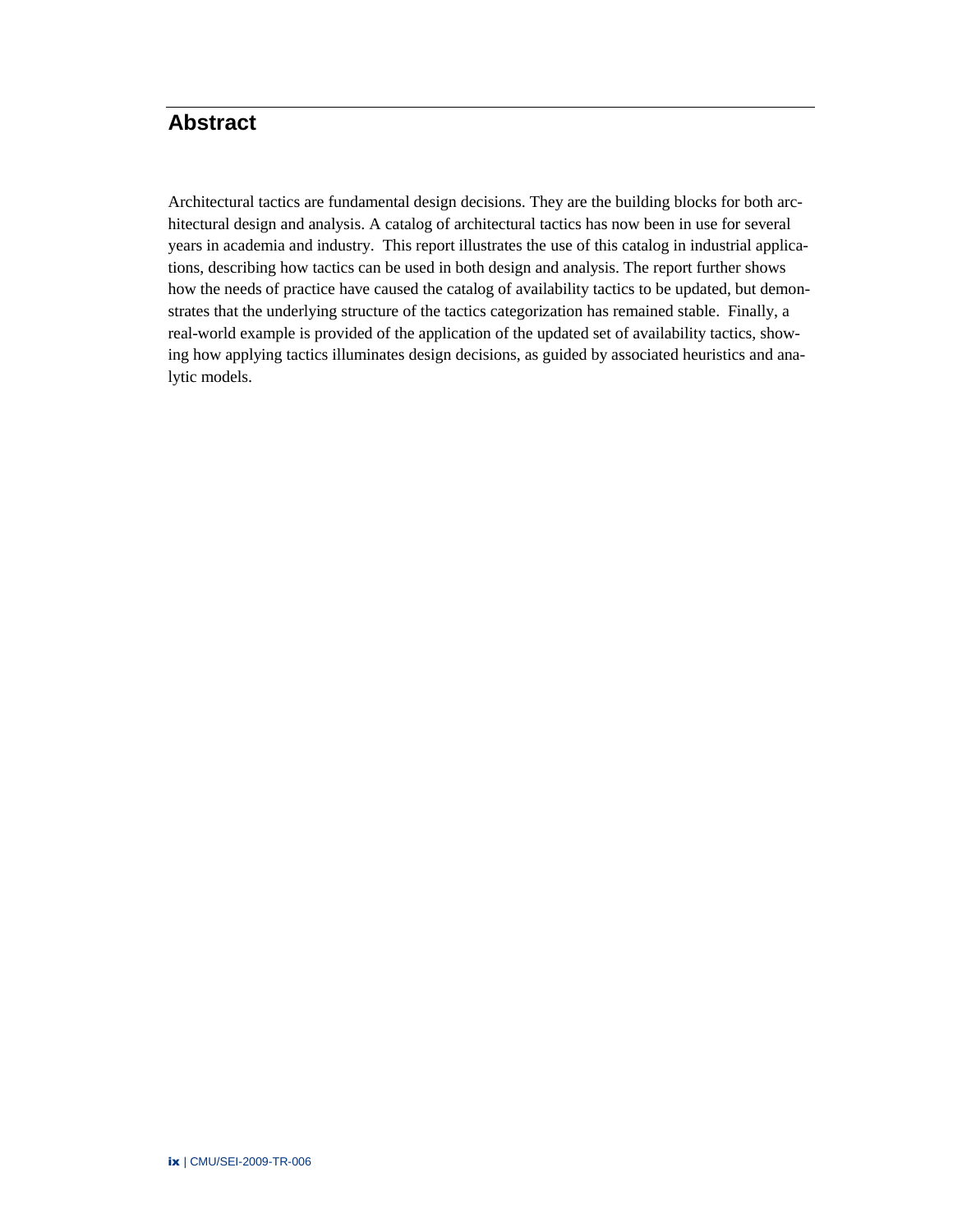x | CMU/SEI-2009-TR-006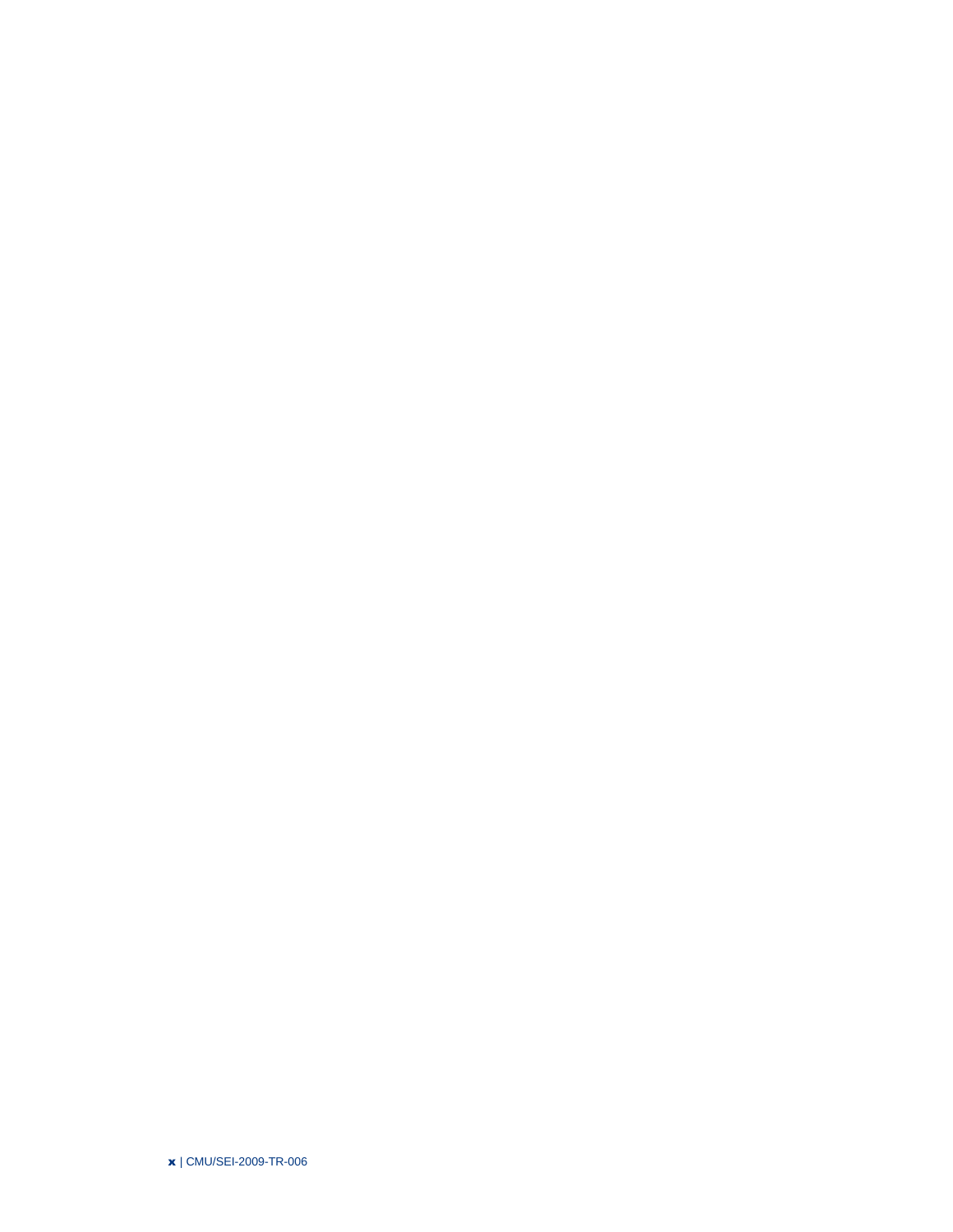### <span id="page-12-0"></span>**1 Introduction**

The process of designing and analyzing software architectures is complex. Architectures are determined by requirements (principally quality attribute requirements), which are in turn determined by an organization"s business goals and constraints. But moving from the domain of requirements to the domain of architecture has historically been an art more than a science. Architectural design is a minimally constrained search through a vast multi-dimensional space of possibilities. The end result is that architects are seldom confident that they have done the job optimally, or even satisfactorily.

Architectural patterns and styles have been proposed as a way to manage the unconstrained nature of the architectural design process and to reduce the enormous size and complexity of the search space [Garlan 1996, Buschmann 1996]. Such management has simplified the architectural design process somewhat, but it is still a challenge: styles and patterns have replaced one form of black magic—architectural design—with another form—choosing, tailoring, combining, and understanding patterns. Patterns are complex and their interactions with other patterns are not always clear. Furthermore, patterns are *always* underspecified, and so the designer still needs to add in considerable amounts of detail to reify these into an implementable design.

Patterns come with associated rationale, benefits, and liabilities (e.g., the Broker pattern is reported to have low fault tolerance, "restricted" efficiency, and to be difficult to test and debug). But such claims are contextual, depending on many environmental factors and detailed implementation decisions.

We have proposed a more fine-grained approach to architectural design, employing *tactics* [Bass 2003]. Tactics are the building blocks of architectures, and hence the building blocks of architectural patterns. We have defined sets of tactics that address six quality attributes: performance, usability, availability, modifiability, testability, and security. We have used these tactics over the past five years, as a foundation for designing and analyzing architectures. So, for example, tactics can ameliorate some of the deficiencies outlined above for the Broker pattern. The low fault tolerance of the "vanilla" Broker pattern could be ameliorated by using some form of active redundancy, for instance. $<sup>1</sup>$ </sup>

Before we discuss availability tactics in detail let us first look at an example of *Modifiability* tactics to illustrate their impact [Bachmann 2007]. There are three classes of modifiability tactics:

- 1. those that *defer binding time decisions,* to control deployment time and cost
- 2. those that help to *localize changes,* reducing the number of modules directly affected by a change
- 3. those that *prevent ripple effects,* limiting the modifications to localized modules

<sup>1</sup> As will be described in Section 2.3, in one form of the *active redundancy* configuration, a group of processing nodes comprises both active and redundant nodes that receive and process identical inputs in parallel, maintaining a synchronous state and enabling instantaneous recovery and repair.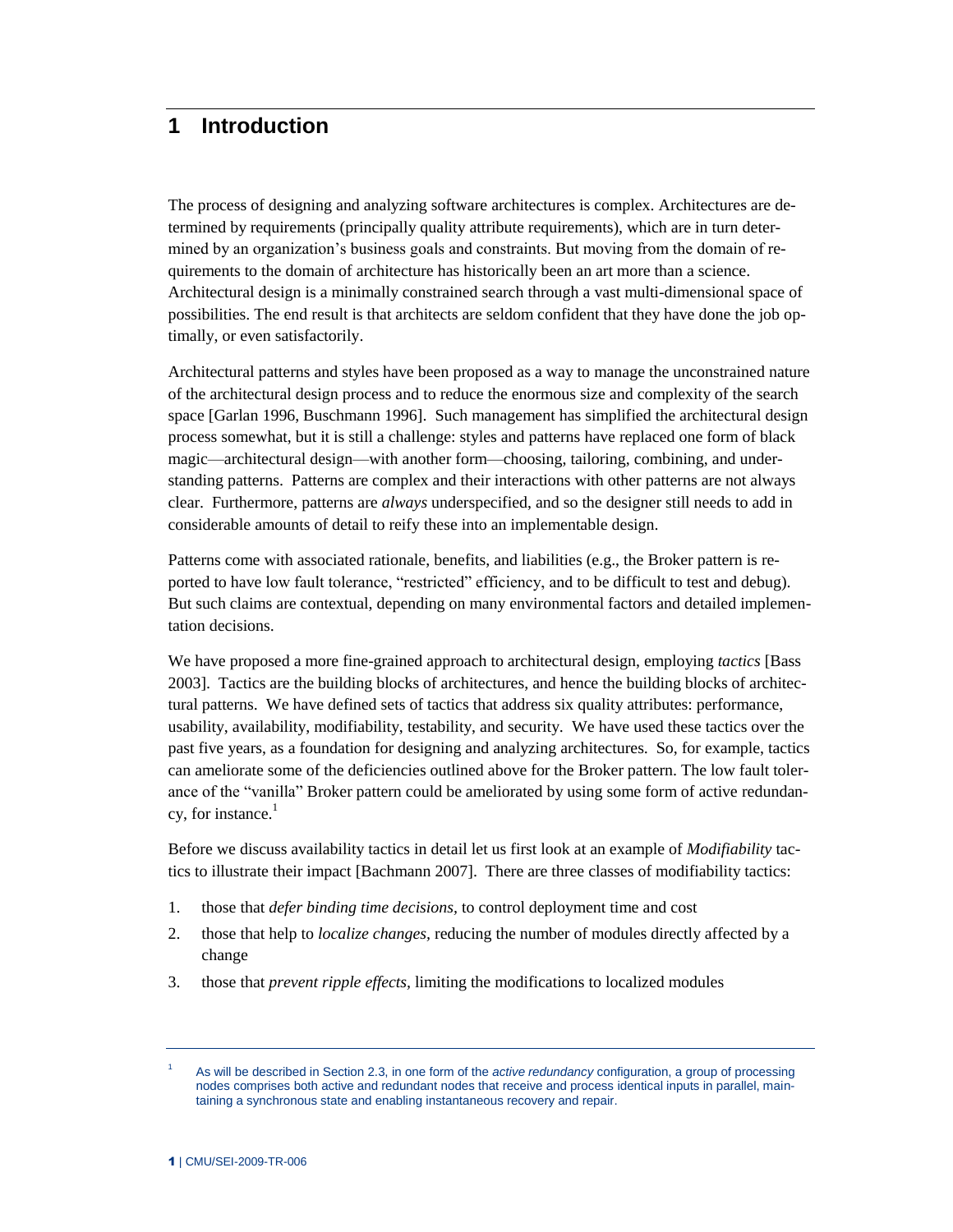To make an architecture more modifiable, the designer needs to select and realize one or more tactics from this set.

Patterns package a number of tactics. Let us examine the most common architectural pattern—the Layered Pattern—to see how this works in practice. Layers group together similar sets of functionality and separate them from other functions that are expected to change independently. Through this separation, the modifiability of the system is expected to increase. For example, layering is often used to insulate a system from changes in the underlying platform (hardware and software), increasing maintainability while reducing integration and verification costs. This has been known at least as far back as Dijkstra"s THE operating system [Dijkstra 1968]. To bring about this insulation, the architect creates one or more platform-specific layers to abstract the details of the underlying hardware and operating system. The rest of the system"s functionality then accesses the underlying platform via these abstractions. To achieve this effect, the Layered Pattern employs two *Localize Change* tactics—*Semantic Coherence* and *Abstract Common Services*—to increase cohesion, and it employs three *Prevent Ripple Effects* tactics—*Use Encapsulation,Use an Intermediary*, and *Restrict Communication Paths*—to reduce coupling [Bachmann 2007].

What is the point of this more granular representation of design operations? A tactic is a design decision that is influential in the control of a *single* quality attribute response. As such it is simple to understand and analyze—its properties and effects are well understood. A pattern, on the other hand, is a prepackaged solution to a recurring problem that resolves *multiple* forces. Patterns are more complex and so it is much harder to understand the implications of changing the pattern. To understand a pattern, to tailor it, and to analyze it, you need to understand the tactics from which it is composed and the effects of each constituent tactic.

Returning to the Layered Pattern, if the modifiability of the system with respect to a specific responsibility needs to be increased, one tactic that could be employed is *Use an Intermediary*. Employing this tactic modifies the design: the independent functionality and the dependent functionality are now separated by a third component—the intermediary. Along with the tactic there is an analysis model (perhaps encapsulated in a "reasoning framework" [Bass 2005]) that allows the designer and the analyst to reason about the cost of a change both with and without the intermediary, and so make a reasoned decision. The tactic requires effort, and hence cost, to implement and maintain. In addition, after the implementation of this tactic, the strength of coupling between the dependent and independent functionality is reduced.

Every design decision has side effects. Once the *Use an Intermediary* tactic is in place, it will have an effect on runtime performance. Each of these attributes—cost, coupling, and performance impact—can be estimated by the architect and a reasoned decision can be made on whether to use the tactic.

In the remainder of this report, we will show how tactics are used in practice and how they inform both design and analysis. In particular we will show how availability tactics have been used and how they have been augmented over time to meet the needs of a changing world.

#### <span id="page-13-0"></span>**1.1 Using Tactics in Practice**

Tactics can be used in both design and in analysis. They can be used in the design process to make decisions or, more commonly, to modify an architectural pattern. In this way, tactics aid in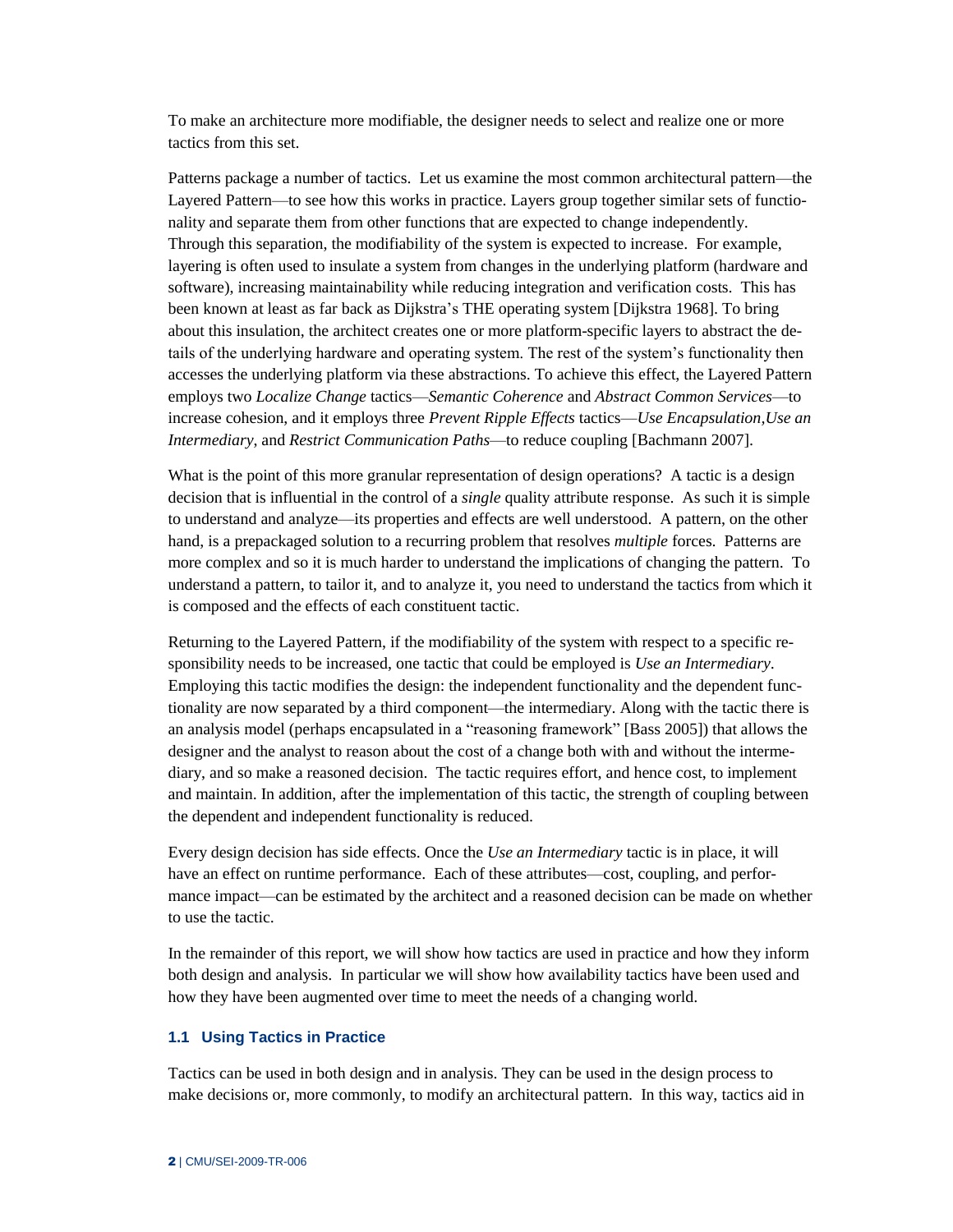enumerating and choosing among design decisions. Similarly, tactics can be used in analysis. Each tactic is easier to understand in isolation than a pattern and, as described by Bachmann, analysis models can be associated with tactics [Bachmann 2007]. For example, there is a formula for determining the increase in availability by adding a redundant hot spare. The architect, using this formula, can then reason about the costs and benefits of using this form of redundancy. Similarly the *Ping/Echo* tactic can be analyzed in terms of how long it takes to detect a fault (based on the period of the Ping and the number of missed Pings before a fault is determined to have occurred) and how the overhead of Ping messages degrades end-to-end latency in the system. To show how this reasoning is supported, a specific set of tactics—availability tactics—is now discussed in detail.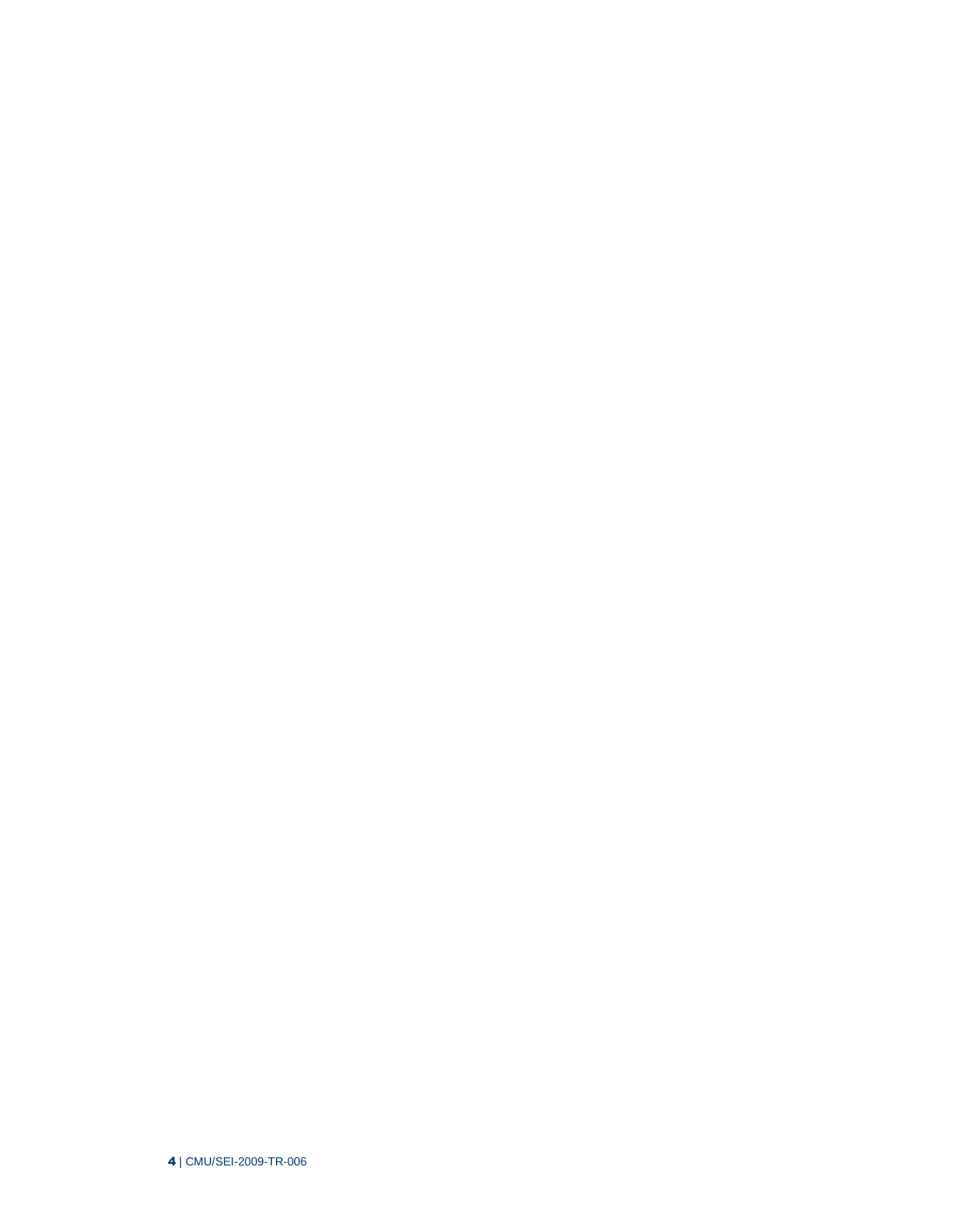## <span id="page-16-0"></span>**2 Tactics for Availability**

Availability tactics are designed to enable a system to endure system faults such that a service being delivered by the system remains compliant with its specification [Bass 2003]. Inherent in this definition is the distinction between a system fault and a system failure. System faults are escalated to system failures once services are impacted to the point where they no longer comply with their specifications. In operational systems, faults are detected and correlated prior to being reported and repaired. Fault correlation logic will categorize a fault according to its severity (critical, major, or minor) and service impact (service affecting or non-service affecting) in order to provide the system operator with timely and accurate system status and allow for the appropriate repair strategy to be employed. The repair strategy may be automated or may require manual intervention.

System availability builds upon the concept of system reliability by adding the notion of recovery, which may be accomplished by fault masking, repair, or component replacement [Jalote 1994]. In practice, system requirements for availability are developed in accordance with steady-state availability (as opposed to instantaneous availability). Steady-state availability is the measurement of a system"s uptime over a sufficiently long (90 days, one year, total mission, etc.) duration. The well-known expression used to derive steady-state availability is

#### $\alpha = MTBF/(MTBF+MTTR)$

Where MTBF refers to the *mean time between failures* (derived based on the expected value of the system"s fault probability density function) and MTTR refers to the *mean time to repair* (which varies according to the repair strategy employed).

| <b>Availability</b> | <b>Downtime/90 Days</b> | Downtime/Year       |
|---------------------|-------------------------|---------------------|
| 99.0 %              | 21 hr, 36 min           | 3 days, 15.6 hr     |
| 99.9%               | 2 hr, 10 min            | 8 hr, 0 min, 46 sec |
| 99.99%              | 12 min, 58 sec          | 52 min, 34 sec      |
| 99.999 %            | 1 min, 18 sec           | 5 min, 15 sec       |
| 99.9999 %           | 8 sec                   | 32 sec              |

<span id="page-16-1"></span>*Table 1: System Availability Requirements*

In practice, system designers develop a fault tree to characterize system faults according to their severity and service impact, and identify a suitable repair strategy for each branch of the tree. Table 1 provides an example of typical system availability requirements and associated threshold values for acceptable system downtime, measured over observation periods of 90 days and one year. The term *high availability* typically refers to designs targeting availability of 99.999% ("5 nines") or greater. It should be noted that by definition, only unscheduled outages contribute to system downtime.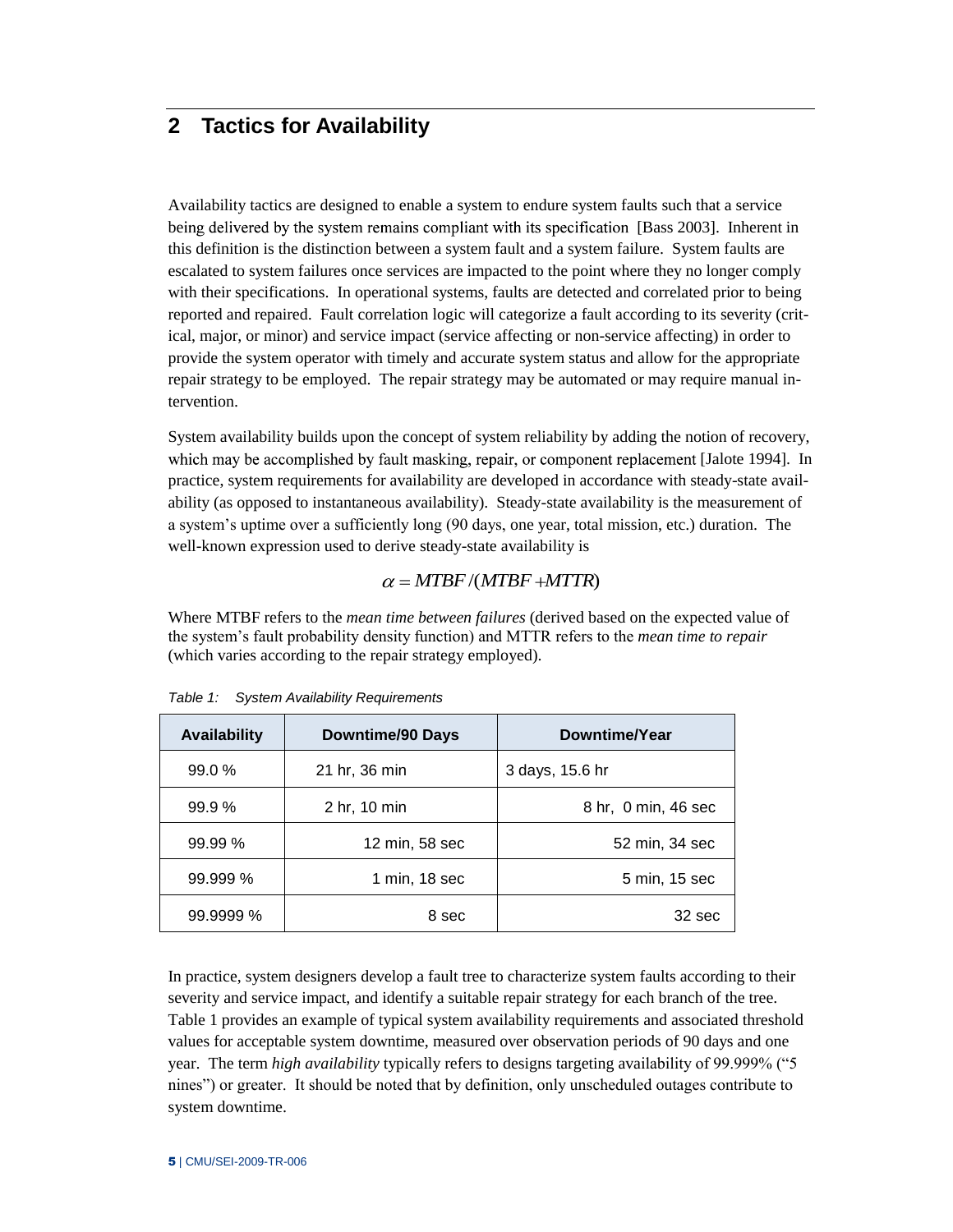#### <span id="page-17-0"></span>**2.1 Updating the Tactics Catalog**

A categorization of availability tactics provided by Bass is reproduced in [Figure](#page-17-2) 1, below [Bass 2003]. As illustrated, availability tactics are categorized according to whether they address fault detection, recovery, or prevention.



<span id="page-17-2"></span>*Figure 1: Original Availability Tactics*

We will review the availability tactics described by Bass [Bass 2003] and then show a new version of this categorization that has been augmented and refined, based on several years of industrial experience using the categorization for the analysis and design of high-availability systems.

[Figure 2](#page-18-0) illustrates the refined view of the tactics outlined in [Figure](#page-17-2) 1. In addition to refining the categorization[, Figure 2](#page-18-0) shows, below the tactics, some examples of specific implementation techniques for each.

#### <span id="page-17-1"></span>**2.2 Fault Detection Tactics**

The tactics that were classified as being for fault detection were *Ping/Echo*, *Heartbeat*, and *Exception*. In addition to these tactics, reported by Bass [Bass 2003], we have classified *Voting* as a tactic whose primary purpose is fault detection.

*[Ping/Echo](#page-17-1)* refers to an asynchronous request/response message pair exchanged between nodes, used to determine reachability and the round-trip delay through the associated network path. Standard implementations of *Ping/Echo* are available for nodes interconnected via IP (*ICMP*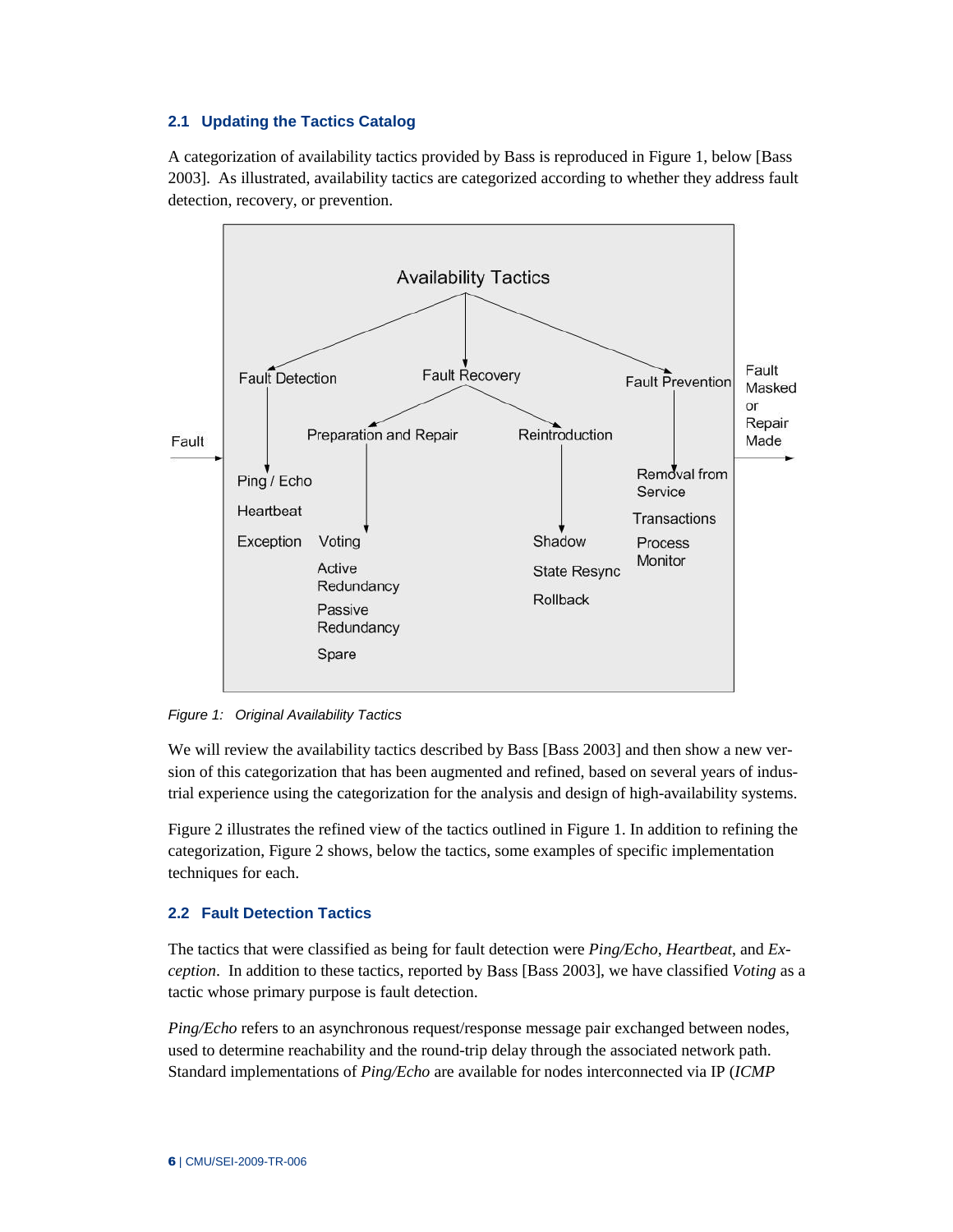[IETF 1981] or *ICMPv6* [RFC 2006b] *Echo Request/Response* [IETF 2006a].

<span id="page-18-1"></span>In addition we have generalized the notion of the *Heartbeat* tactic to *System Monitor*. In a highavailability system, a *System Monitor* tactic is used to monitor state of health, which includes the detection of hung or runaway processes; a heartbeat is one measure of health that a *System Monitor* could observe. When the detection mechanism is implemented using a counter or timer that is periodically reset, this specialization of *System Monitor* is referred to as a *Watchdog*. During nominal operation, the process being monitored will periodically reset the watchdog counter/timer, commonly referred to as "petting the watchdog."

<span id="page-18-2"></span>

<span id="page-18-0"></span>*Figure 2: Refined Availability Tactics, with Examples*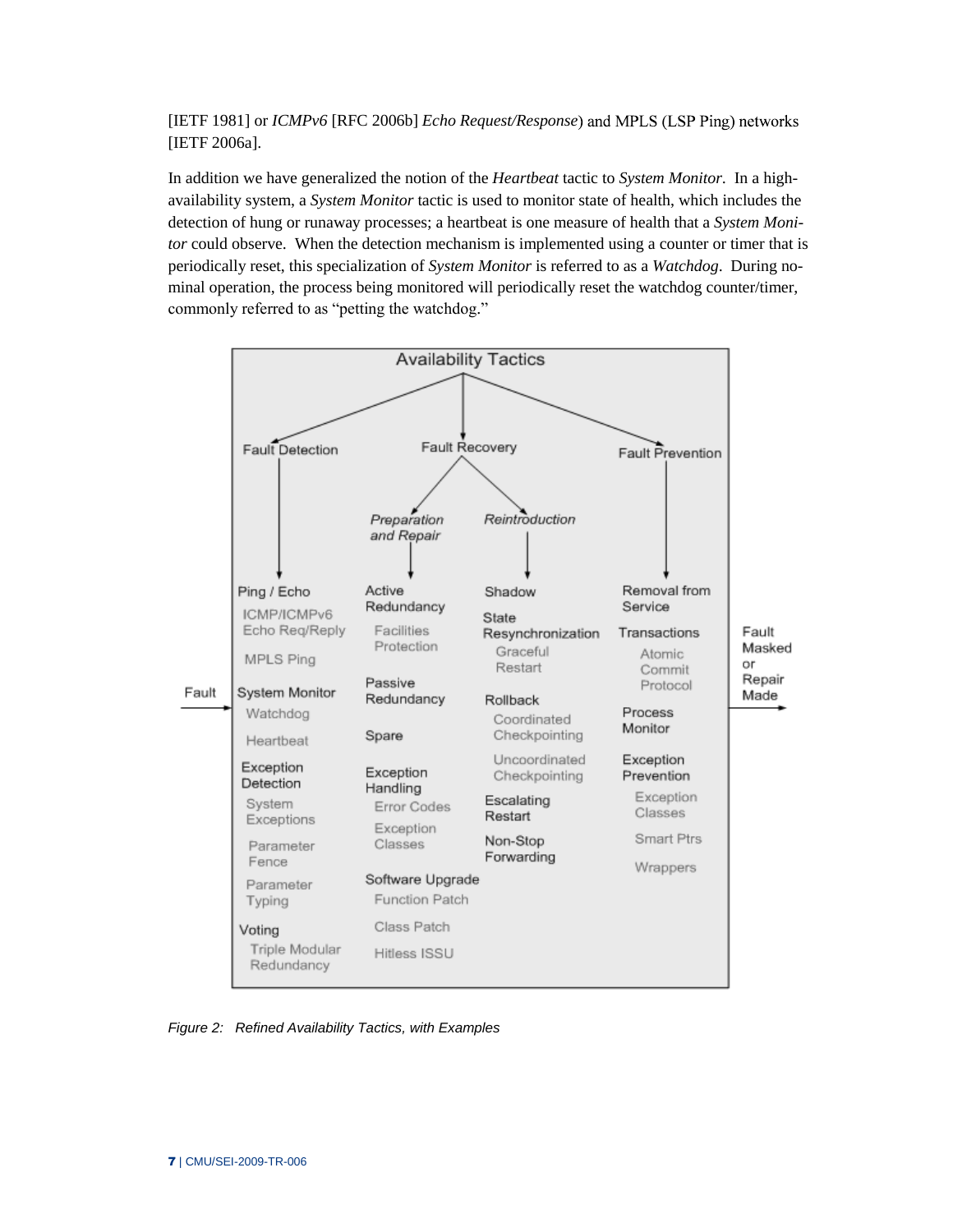<span id="page-19-0"></span>*Table 2: Availability Tactics: Fault Detection* 

| <b>Tactic</b><br>Control/click on tactic to go<br>to its description in report | <b>Mechanism</b>                                                                                                                             | <b>Result</b>                                                                                                         |
|--------------------------------------------------------------------------------|----------------------------------------------------------------------------------------------------------------------------------------------|-----------------------------------------------------------------------------------------------------------------------|
| Ping/Echo                                                                      | asynchronous request/response mes-<br>sage pair exchanging active nodes                                                                      | determines reachability and<br>round-trip delay through the as-<br>sociated network path                              |
|                                                                                |                                                                                                                                              |                                                                                                                       |
| ICMP/ICMPv6<br>Echo Req/Reply                                                  |                                                                                                                                              |                                                                                                                       |
|                                                                                |                                                                                                                                              |                                                                                                                       |
| <b>MPLS Ping</b>                                                               |                                                                                                                                              |                                                                                                                       |
| <b>System Monitor</b>                                                          |                                                                                                                                              | In high-availability system, moni-<br>tors state of system health; de-                                                |
|                                                                                |                                                                                                                                              | tects hung or runaway processes                                                                                       |
|                                                                                |                                                                                                                                              |                                                                                                                       |
| Watchdog                                                                       | Hardware-based counter-timer periodi-<br>cally reset by software                                                                             | Upon expiration, indicates to sys-<br>tem monitor of a fault incurrence<br>in the process                             |
|                                                                                |                                                                                                                                              |                                                                                                                       |
| Heartbeat                                                                      | Periodic message exchange between<br>the system monitor and process                                                                          | Indicates to system monitor when<br>fault is incurred in process                                                      |
|                                                                                |                                                                                                                                              |                                                                                                                       |
| <b>Exception Detection</b>                                                     |                                                                                                                                              | Detects system conditions that<br>alter the normal flow of execution                                                  |
|                                                                                |                                                                                                                                              |                                                                                                                       |
| System<br>Exceptions                                                           | System raises an exception when it<br>detects a fault                                                                                        | Detects faults such as divide by<br>zero, bus and address faults, il-<br>legal program instructions                   |
|                                                                                |                                                                                                                                              |                                                                                                                       |
| Parameter<br>Fence                                                             | Incorporates an a priori data pattern<br>(such as 0xdeadbeef) placed imme-<br>diately after any variable-length para-<br>meters of an object | Allows for runtime detection of<br>overwriting the memory allocated<br>for the object's variable-length<br>parameters |
|                                                                                |                                                                                                                                              |                                                                                                                       |
| Parameter Typing                                                               | Employs a base class that defines<br>functions that add, find, and iterate<br>over Type-Length-Value (TLV) format-<br>ted message parameters | Uses strong typing to build and<br>parse messages                                                                     |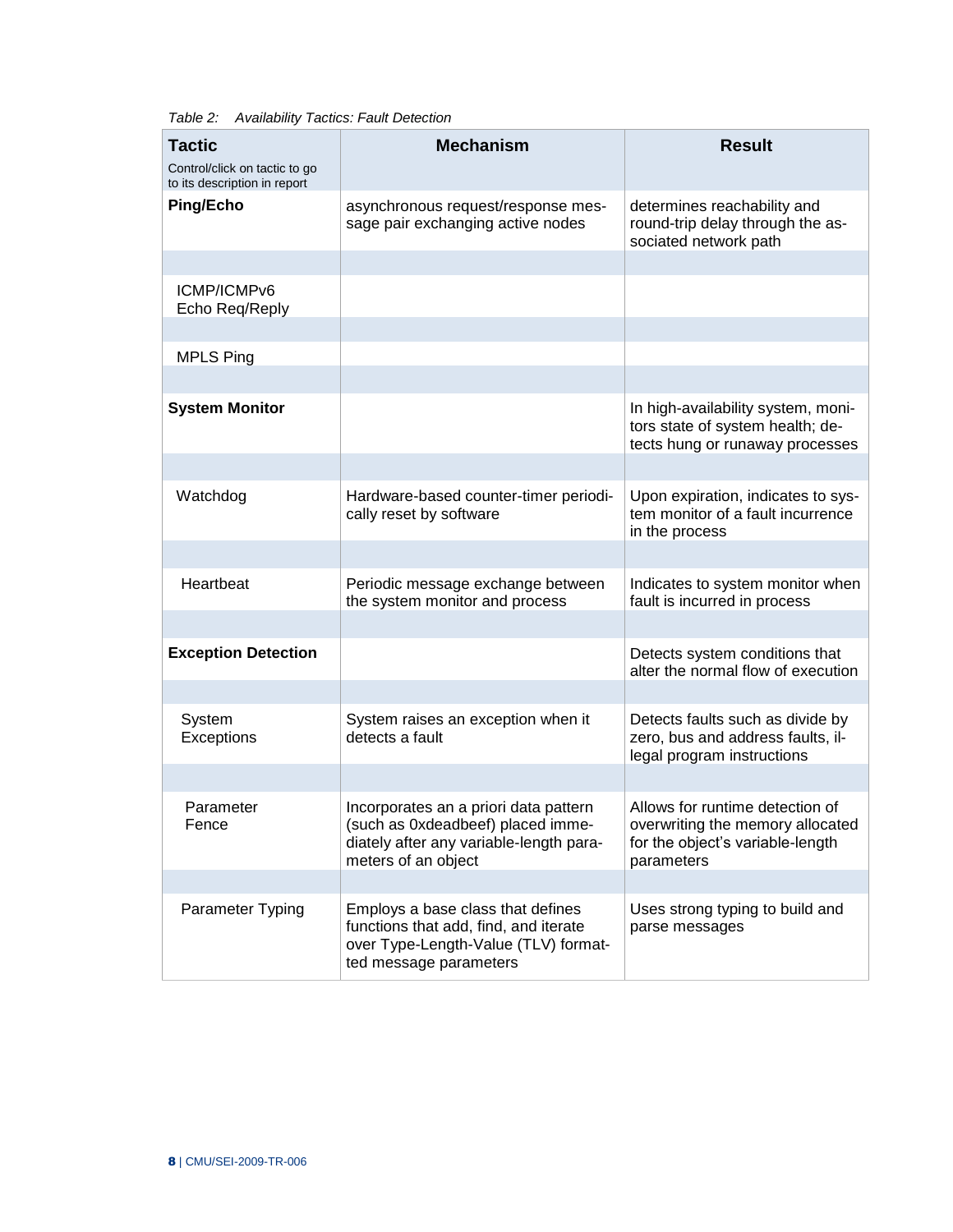| <b>Tactic</b><br>Control/click on tactic to go<br>to its description in report | <b>Mechanism</b>                                                                                                   | <b>Result</b>                                                                                     |
|--------------------------------------------------------------------------------|--------------------------------------------------------------------------------------------------------------------|---------------------------------------------------------------------------------------------------|
| Voting                                                                         |                                                                                                                    |                                                                                                   |
| <b>Triple Modular</b><br>Redundancy                                            | Three identical processing units, each<br>receiving identical inputs, whose output<br>is forwarded to voting logic | Detects any inconsistency among<br>the three output states, which is<br>treated as a system fault |

<span id="page-20-0"></span>Expiration of the watchdog counter/timer provides an indication to the *System Monitor* that the process being monitored has incurred a fault. When the underlying fault detection mechanism employs a periodic message exchange between the *System Monitor* and the process being monitored, this is referred to as a *Heartbeat*. For larger systems where scalability is a concern, transport and processing overhead efficiency can be increased by piggybacking *Heartbeat* messages on to other control messaging being exchanged between the process being monitored and the distributed system controller. In this case, there is an added dependency between the Messaging System and the *System Monitor*. Based on the above discussion, we revise the *Fault Detection* tactic category described by Bass [Bass 2003] to include a *System Monitor* tactic that is further refined to include a *Watchdog* and a *Heartbeat* tactic.

<span id="page-20-3"></span><span id="page-20-2"></span>The *Voting* fault detection tactic is based on the fundamental contributions to automata theory by Von Neumann, who demonstrated how systems having a prescribed reliability could be built from unreliable components [Von Neumann 1956]. The common realization of this tactic is referred to as *Triple Modular Redundancy* (TMR), which employs three identical processing units, each of which receives identical inputs, and forwards their output to voting logic, used to detect any inconsistency among the three output states. Any such inconsistency is treated as a system fault. TMR depends critically on the voting logic, which can be realized either as a singleton where the probability of error is sufficiently low (the voting logic is a simple Boolean AND/OR combination) or as a redundant triple [Lyons 1962]. To demonstrate the improvement in system reliability (specifically, MTBF) of a TMR-based design, consider a system where the probability of error of a single bit is defined as  $\varepsilon_e$ . Applying TMR to that single bit will reduce the probability of error from  $\varepsilon_{\rm e}$  to

<span id="page-20-1"></span>
$$
\varepsilon_{\text{TMR}} = 3\varepsilon_e^2 (1 - \varepsilon_e) + \varepsilon_e^3
$$

For example, if a single component has an error rate of .001, a TMR version of this component will have an error rate of 0.000002998, or about three orders of magnitude better. TMR is commonly realized at the hardware gate and chip level, but can also be employed in software at the thread or process level for scenarios where the outputs of the multiple threads or processes can be synchronized by the voting logic.

The final *Fault Detection* tactic identified by Bass is the *Exception* tactic [Bass 2003]. The *Exception* tactic can be further refined into *Exception Detection*, *Exception Handling*, and *Exception Prevention* tactics. *Exception Detection* refers to the detection of a system condition that alters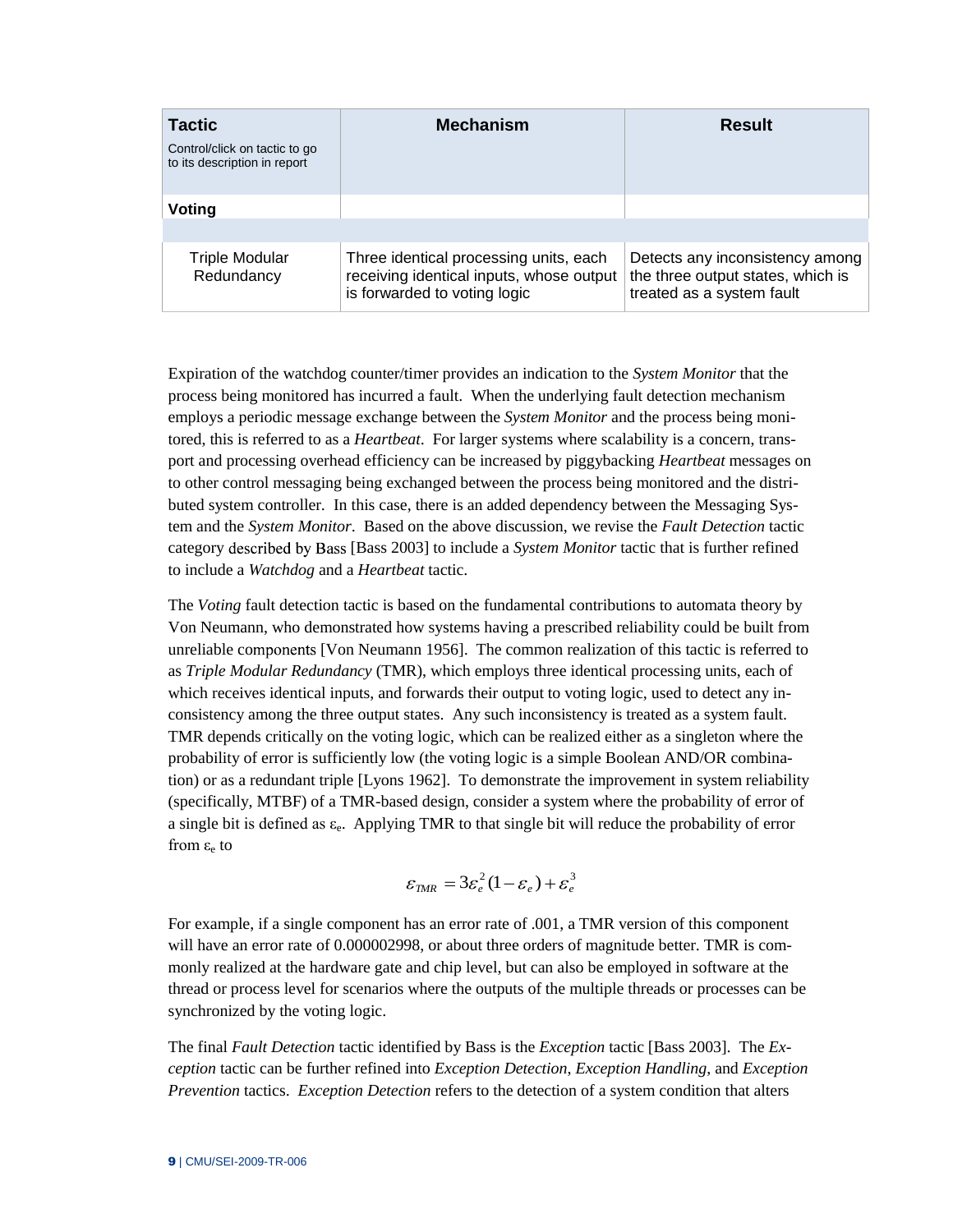<span id="page-21-2"></span><span id="page-21-1"></span>the normal flow of execution. For distributed real-time embedded systems, the *Exception Detection* tactic can be further refined to include *System Exceptions*, *Parameter Fence*, and *Parameter Typing* tactics. *System Exceptions* will vary according to the processor hardware architecture employed and include faults such as divide by zero, bus and address faults, illegal program instructions, and so forth. The *Parameter Fence* tactic incorporates an a priori data pattern (such as 0xDEADBEEF) placed immediately after any variable-length parameters of an object. This allows for runtime detection of overwriting the memory allocated for the object's variable-length parameters [Utas 2005]. *Parameter Typing* employs a base class that defines functions that add, find, and iterate over Type-Length-Value (TLV) formatted message parameters. Derived classes use the base class functions to implement functions that provide *Parameter Typing* according to each parameter"s structure. Use of strong typing to build and parse messages will result in higher availability than implementations that simply treat messages as byte buckets [Utas 2005].

#### <span id="page-21-3"></span><span id="page-21-0"></span>**2.3 Fault Recovery Tactics**

*Fault Recovery* tactics are refined into *Preparation and Repair* tactics and *Reintroduction* tactics. *Preparation and Repair* tactics include *Active Redundancy*, *Passive Redundancy*, *Spare*, *Exception Handling*, and *Software Upgrade*. 2 *Reintroduction* tactics include *Shadow*, *Rollback*, *Escalating Restart*, and *Non-Stop Forwarding*.

<span id="page-21-4"></span>High-availability distributed real-time embedded systems commonly employ a strategy of equipment protection, where spatially redundant line cards (circuit packs) are employed in a hot, warm, or cold sparing configuration. These three configurations are referred to by Bass as *active redundancy* (hot sparing), *passive redundancy* (warm sparing), and simply *sparing* [Bass 2003]. In our updated catalog of availability tactics, we refer to cold sparing as the *Spare* tactic. Before describing each of these three configurations, we first define a protection group as being a group of processing nodes where one or more nodes are "active" with the remaining nodes in the protection group serving as redundant spares.

*Active Redundancy* refers to a configuration where all of the nodes (active or redundant spare) in a protection group receive and process identical inputs in parallel, allowing the redundant spare(s) to maintain synchronous state with the active node(s). Because the redundant spare possesses an identical state to the active processor, recovery and repair can occur in time measured in milliseconds. The simple case of one active node and one redundant spare node is commonly referred to as 1+1 ("one plus one") redundancy. *Active Redundancy* can also be used for *Facilities Protection*, where active and standby network links are used to ensure highly available network connectivity. Standards-based realizations of *Active Redundancy* exist for protecting network links (i.e., facilities) at both the physical layer [Bellcore 1998, 1999, Telcordia 2000] and network/link layer [IETF 2005].

<span id="page-21-5"></span>*Passive Redundancy* refers to a configuration where only the active members of the protection group process input traffic, with the redundant spare(s) receiving periodic state updates. Because the state maintained by the redundant spares is only loosely coupled with that of the active  $node(s)$  in the protection group (with the looseness of the coupling being a function of the check-

<sup>2</sup> Many tactics span multiple categories. For example, *Voting* can be considered a *Fault Detection* tactic, (detecting a dissenting vote), or a *Fault Preparation and Repair* tactic (correlating the fault). Voting also aids in *Fault Prevention* (by identifying a processor to be reset or repaired). However, in the taxonomy we have chosen to include it within the *Fault Detection* category.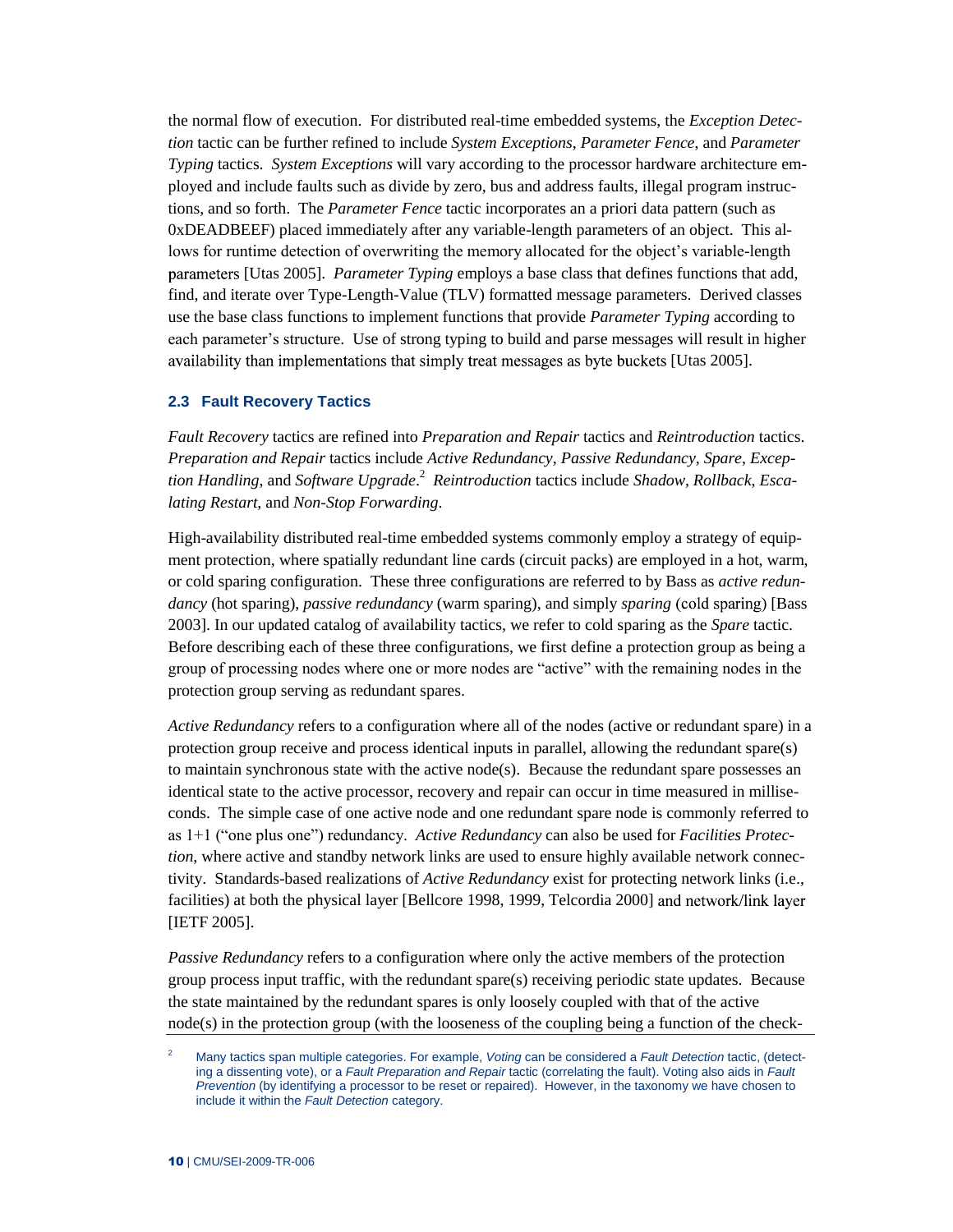pointing mechanism employed between active and redundant nodes), the redundant nodes are referred to as warm spares. Depending on a system"s availability requirements, *Passive Redundancy* provides a solution that achieves a balance between the more highly available but more plex *Active Redundancy* tactic and the less available but significantly less complex *Spare* tactic.

Cold sparing, or simply *sparing* in the nomenclature of Bass, refers to a configuration where the redundant spares of a protection group remain out of service until a fail-over occurs, at which point a Power-On-Reset procedure is initiated on the redundant spare prior to its being placed in service [Bass 2003]. Due to its poor recovery performance, cold sparing is better suited for systems having only high-reliability (MTBF) requirements as opposed to those also having highavailability requirements.

In practice, the system architect will determine whether to use *Active Redundancy*, *Passive Redundancy*, or *Spare* based on the system availability requirements allocated. [Figure](#page-23-0) 3 illustrates the data flow for each of these three tactics, embedded in the context of patterns.

<span id="page-22-0"></span>Recall from Section 2.2 that the *Exception* tactic can be refined into *Exception Detection*, *Exception Handling*, and *Exception Prevention* tactics, with *Exception Detection* being discussed in that section. The mechanism employed for *Exception Handling* depends largely on the programming environment employed, ranging from simple function return codes (*Error Codes*) to the use of *Exception Classes* that contain information helpful in fault correlation, such as the name of the exception thrown, the origin of the exception, and the cause of the exception thrown [Powell-Douglas 1999].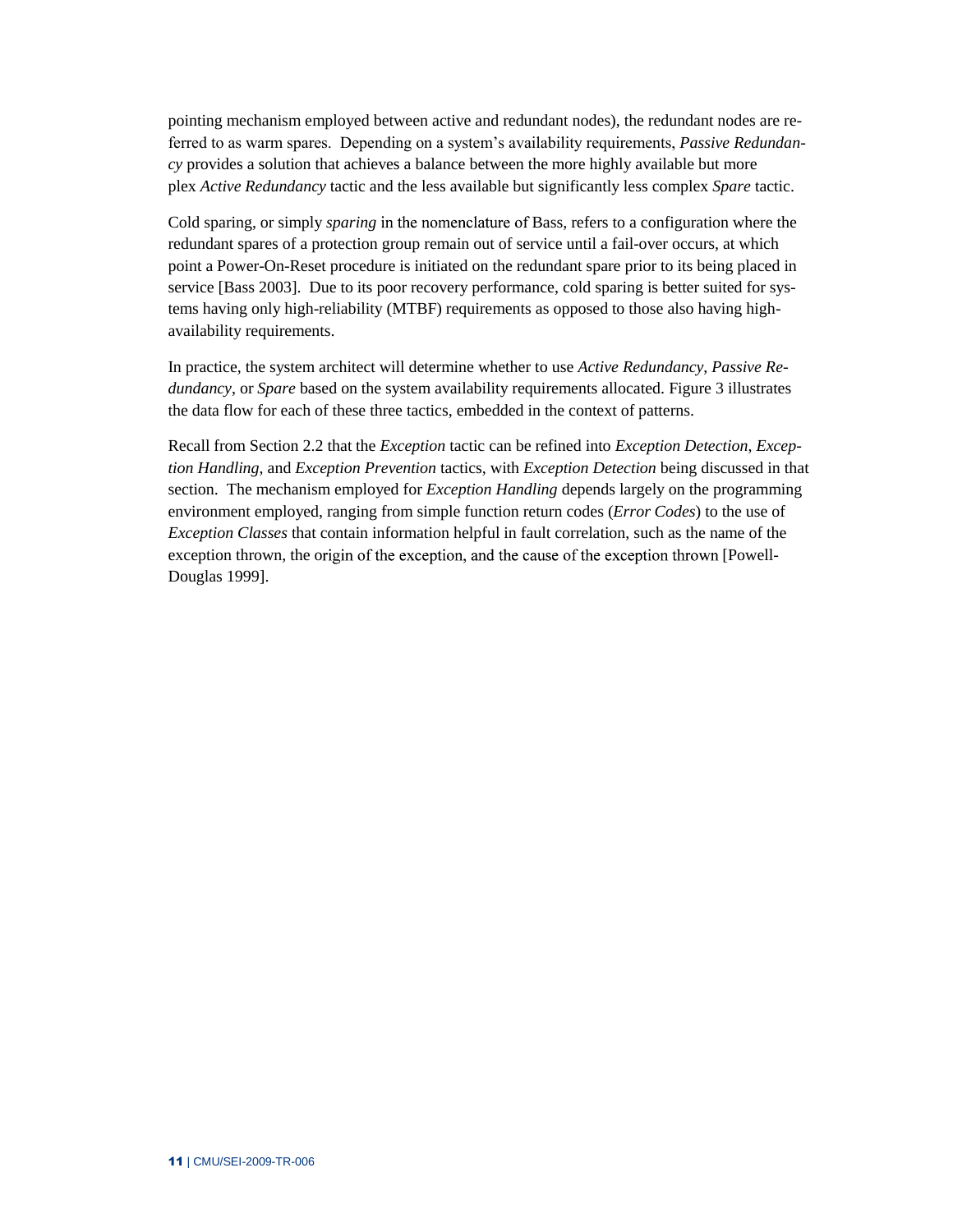

<span id="page-23-0"></span>*Figure 3: System Redundancy Tactics Embedded in Patterns*

<span id="page-23-4"></span><span id="page-23-3"></span><span id="page-23-2"></span><span id="page-23-1"></span>*Software Upgrade* is another *Preparation and Repair* tactic whose goal is to achieve in-service upgrades to executable code images in a non-service-affecting manner [Scott 2008]. This tactic is refined by *Function Patch*, *Class Patch*, and *Hitless In-Service Software Upgrade* (ISSU) tactics. The *Function Patch* tactic is used in a procedural programming environment and employs an incremental linker/loader to store an updated software function into a pre-allocated segment of target memory. The new version of the software function will employ the entry and exit points of the deprecated function. Also, upon loading the new software function, the symbol table must be updated and the instruction cache invalidated. The *Class Patch* tactic is applicable for targets executing object-oriented code, where the class definitions include a backdoor mechanism that enables the runtime addition of member data and functions. *Hitless In-Service Software Upgrade* is a tactic that leverages the *Active Redundancy* or *Passive Redundancy* tactics to achieve nonservice-affecting upgrades to software and associated schema. In practice, the *Function Patch* and *Class Patch* tactics are used to deliver bug fixes while the *Hitless In-Service Software Upgrade* tactic is used to deliver new features and capabilities.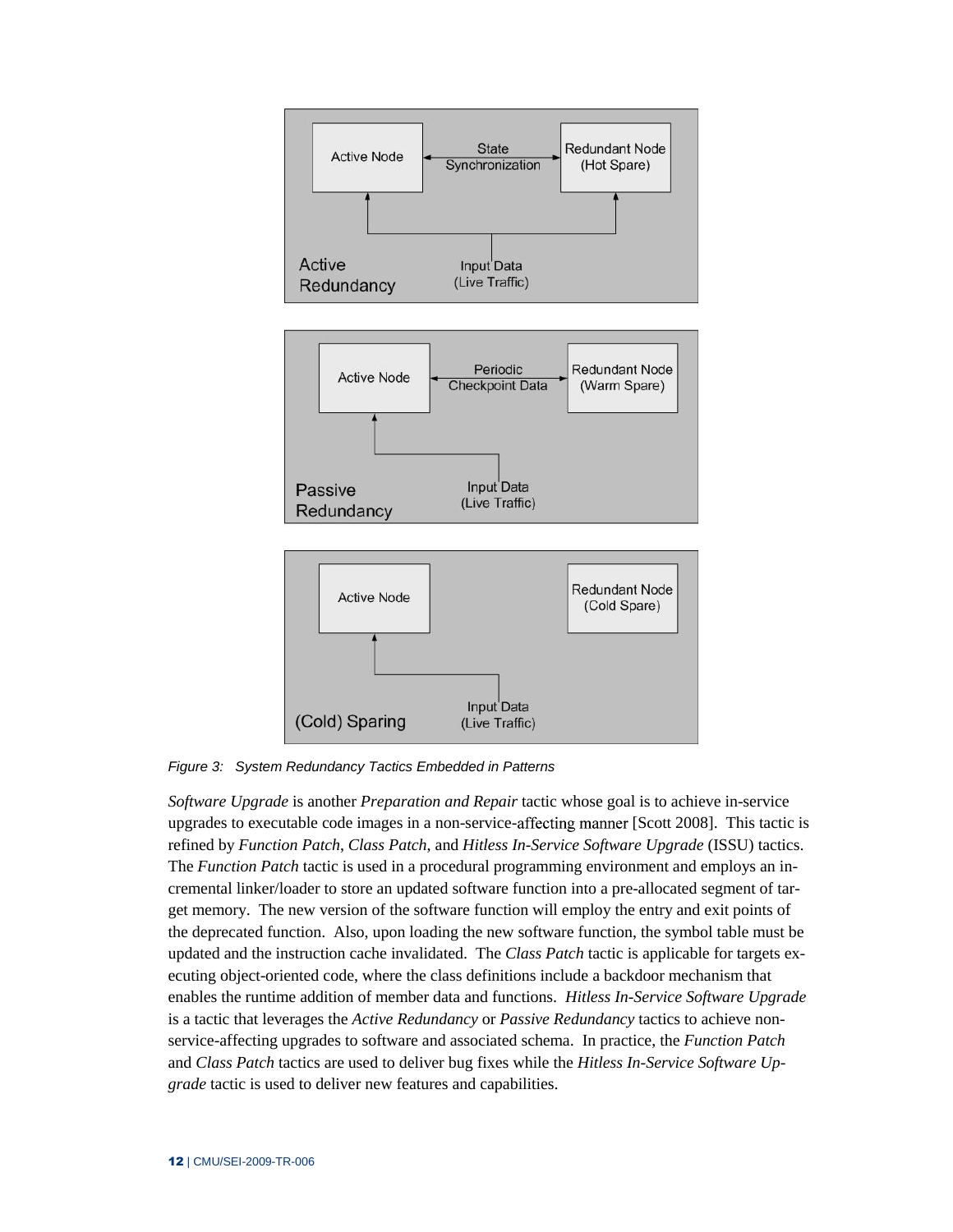<span id="page-24-0"></span>

| <b>Tactic</b><br>Control/click on tactic to go          | <b>Mechanism</b>                                                                                                                                                                                                            | <b>Result</b>                                                                                                                                                                      |
|---------------------------------------------------------|-----------------------------------------------------------------------------------------------------------------------------------------------------------------------------------------------------------------------------|------------------------------------------------------------------------------------------------------------------------------------------------------------------------------------|
| to its description in report.<br><b>Preparation and</b> |                                                                                                                                                                                                                             |                                                                                                                                                                                    |
| Repair                                                  |                                                                                                                                                                                                                             |                                                                                                                                                                                    |
| <b>Active Redundancy</b>                                | Configuration wherein all of the<br>nodes (active or redundant spare) in<br>a protection group receive and<br>process identical inputs in parallel                                                                          | Redundant spare possesses<br>an identical state to the ac-<br>tive processor, so recovery<br>and repair can occur in milli-<br>seconds                                             |
|                                                         |                                                                                                                                                                                                                             |                                                                                                                                                                                    |
| <b>Passive Redundancy</b>                               | Configuration wherein only the ac-<br>tive members of the protection<br>group process input traffic, with the<br>redundant spare(s) receiving peri-<br>odic state updates                                                   | Achieves a balance between<br>the more highly available but<br>more complex Active Re-<br>dundancy tactic and the less<br>available but significantly<br>less complex Spare tactic |
|                                                         |                                                                                                                                                                                                                             |                                                                                                                                                                                    |
| <b>Spare</b>                                            | Configuration wherein the redun-<br>dant spares of a protection group<br>remain out of service until a fail-over<br>occurs                                                                                                  | Initiates power-on-reset pro-<br>cedure on the redundant<br>spare prior to its being<br>placed in service                                                                          |
|                                                         |                                                                                                                                                                                                                             |                                                                                                                                                                                    |
| <b>Exception Handling</b>                               | Depends largely on the program-<br>ming environment employed, rang-<br>ing from simple function return<br>codes (Error Codes) to the use of<br>Exception Classes that contain in-<br>formation helpful in fault correlation |                                                                                                                                                                                    |
|                                                         |                                                                                                                                                                                                                             |                                                                                                                                                                                    |
| <b>Exception Classes</b>                                | Contain information helpful in fault<br>correlation, such as the name of the<br>exception thrown, the origin of the<br>exception, and the cause of the ex-<br>ception thrown                                                | Allows system to trans-<br>parently recover from system<br>exceptions                                                                                                              |
|                                                         |                                                                                                                                                                                                                             |                                                                                                                                                                                    |
| <b>Software Upgrade</b>                                 |                                                                                                                                                                                                                             | Achieves in-service up-<br>grades to executable code<br>images in a non-service af-<br>fecting<br>manner                                                                           |
|                                                         |                                                                                                                                                                                                                             |                                                                                                                                                                                    |
| <b>Function Patch</b>                                   | An incremental linker/loader in a<br>procedural programming<br>environment                                                                                                                                                  | Stores an updated software<br>function into a pre-allocated<br>segment of target memory                                                                                            |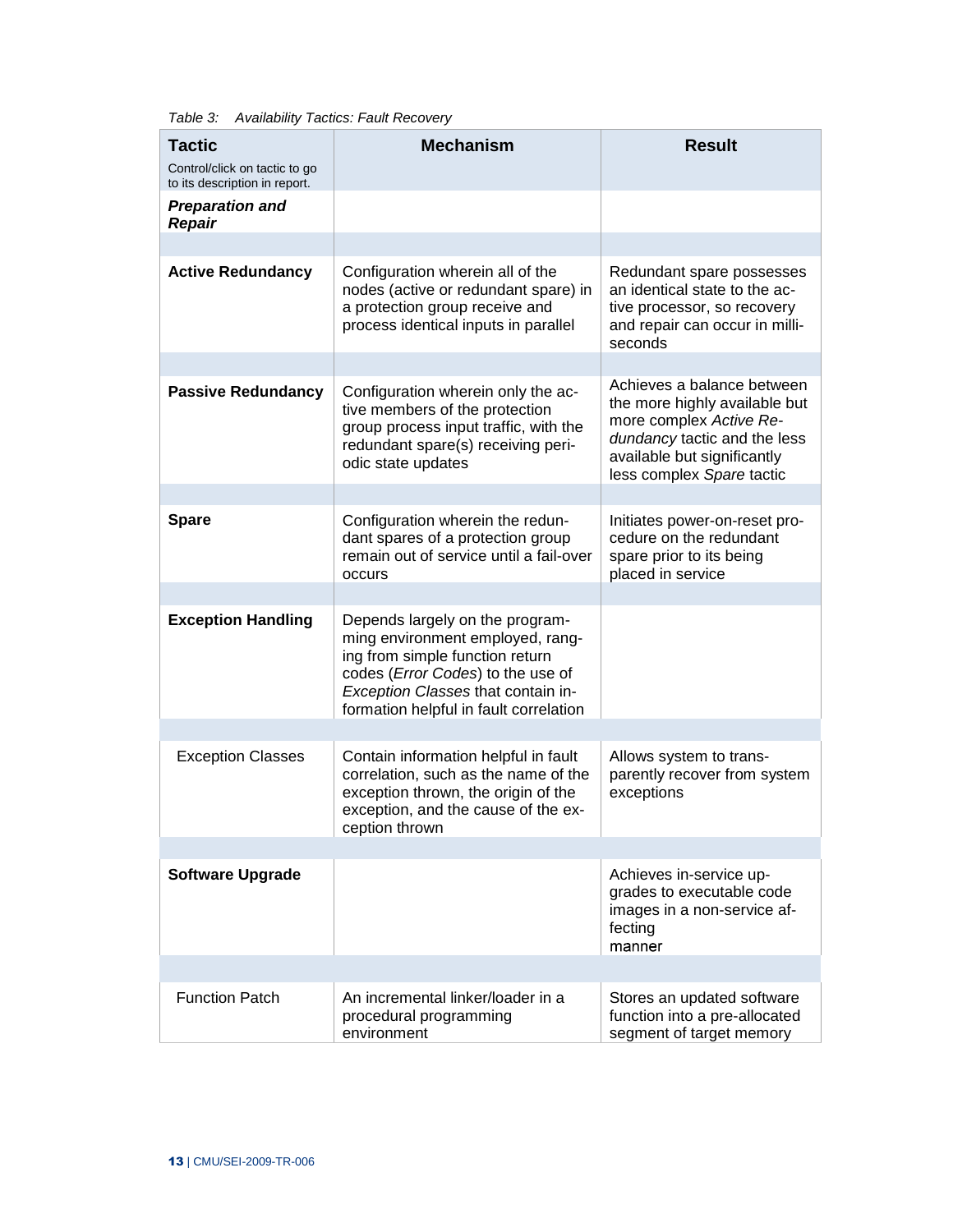| <b>Tactic</b>                                                  | <b>Mechanism</b>                                                                                                                                                                                                                                                                                                                                                                   | <b>Result</b>                                                                                                                                                                                                             |
|----------------------------------------------------------------|------------------------------------------------------------------------------------------------------------------------------------------------------------------------------------------------------------------------------------------------------------------------------------------------------------------------------------------------------------------------------------|---------------------------------------------------------------------------------------------------------------------------------------------------------------------------------------------------------------------------|
| Control/click on tactic to go<br>to its description in report. |                                                                                                                                                                                                                                                                                                                                                                                    |                                                                                                                                                                                                                           |
| Class Patch                                                    | Applicable for targets executing ob-<br>ject-oriented code, where the class<br>definitions include a backdoor<br>mechanism                                                                                                                                                                                                                                                         | Enables the runtime addition<br>of member data and<br>functions                                                                                                                                                           |
|                                                                |                                                                                                                                                                                                                                                                                                                                                                                    |                                                                                                                                                                                                                           |
| Hitless In-Service<br>Software Upgrade<br>(ISSU)               | Leverages the Active Redundancy<br>or Passive Redundancy tactics                                                                                                                                                                                                                                                                                                                   | Achieves non-service-<br>affecting upgrades to soft-<br>ware and associated schema                                                                                                                                        |
|                                                                |                                                                                                                                                                                                                                                                                                                                                                                    |                                                                                                                                                                                                                           |
| <b>Reintroduction</b>                                          |                                                                                                                                                                                                                                                                                                                                                                                    | Failed component is reintro-<br>duced after correction                                                                                                                                                                    |
|                                                                |                                                                                                                                                                                                                                                                                                                                                                                    |                                                                                                                                                                                                                           |
| <b>Shadow</b>                                                  | Operates a previously failed or in-<br>service upgraded component in a<br>"shadow mode" for a pre-defined<br>duration of time                                                                                                                                                                                                                                                      | Reverts the component back<br>to an active role                                                                                                                                                                           |
|                                                                |                                                                                                                                                                                                                                                                                                                                                                                    |                                                                                                                                                                                                                           |
| <b>State</b><br>Resynchronization                              | When realized as a refinement to<br>the Active Redundancy tactic, oc-<br>curs organically as active and<br>standby components each receive<br>and process identical inputs in<br>parallel<br>When realized as a refinement to<br>the Passive Redundancy tactic, is<br>based solely on periodic state in-<br>formation transmitted from the ac-<br>tive component(s) to the standby | Allows a system's control<br>element to dynamically re-<br>cover its control plane state<br>from its network peers<br>Periodically compares state<br>of the active and standby<br>components to ensure<br>synchronization |
|                                                                | component and involves the Roll-                                                                                                                                                                                                                                                                                                                                                   |                                                                                                                                                                                                                           |
|                                                                | back tactic                                                                                                                                                                                                                                                                                                                                                                        |                                                                                                                                                                                                                           |
|                                                                |                                                                                                                                                                                                                                                                                                                                                                                    |                                                                                                                                                                                                                           |
| <b>Graceful Restart</b>                                        | Includes inter-networking devices<br>such as cross-connects, switches,<br>and packet routers                                                                                                                                                                                                                                                                                       | Allows a system's control<br>element to dynamically re-<br>cover its control plane state<br>from its network peers                                                                                                        |
|                                                                |                                                                                                                                                                                                                                                                                                                                                                                    |                                                                                                                                                                                                                           |
| <b>Rollback</b>                                                | Checkpoint based                                                                                                                                                                                                                                                                                                                                                                   | Allows the system state to be<br>reverted to the most recent<br>consistent set of checkpoints                                                                                                                             |
|                                                                |                                                                                                                                                                                                                                                                                                                                                                                    |                                                                                                                                                                                                                           |
| Coordinated<br>Checkpointing                                   | Allows processes to resolve depen-<br>dencies and restart at a coordinated<br>checkpoint                                                                                                                                                                                                                                                                                           | More complex mechanism<br>that is always consistent                                                                                                                                                                       |
|                                                                |                                                                                                                                                                                                                                                                                                                                                                                    |                                                                                                                                                                                                                           |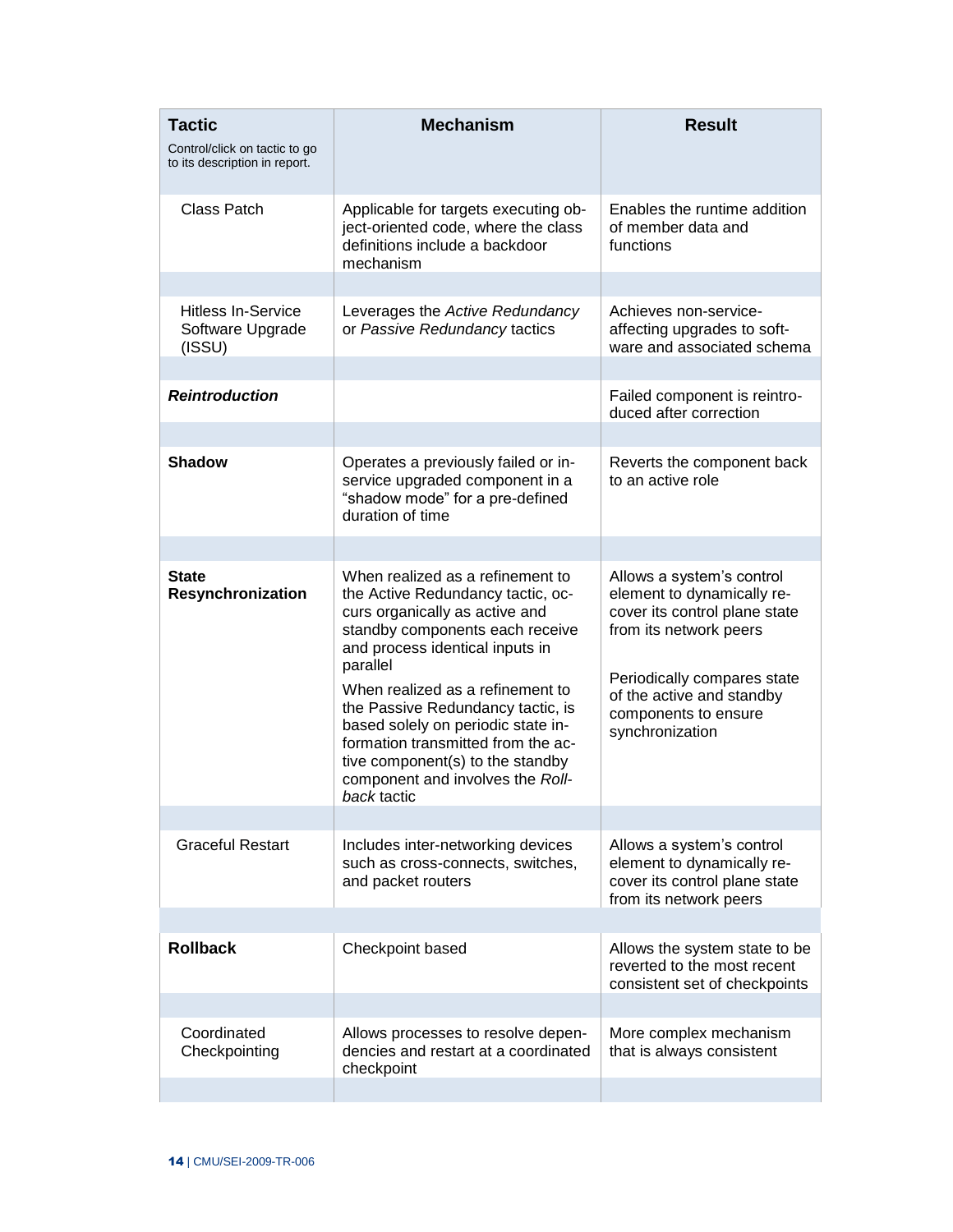| <b>Tactic</b><br>Control/click on tactic to go<br>to its description in report. | <b>Mechanism</b>                                                                                            | <b>Result</b>                                                                                                    |
|---------------------------------------------------------------------------------|-------------------------------------------------------------------------------------------------------------|------------------------------------------------------------------------------------------------------------------|
| Uncoordinated<br>Checkpointing                                                  | Allows processes to take check-<br>points when most convenient                                              | Simple mechanism but may<br>not always result in a consis-<br>tent state                                         |
|                                                                                 |                                                                                                             |                                                                                                                  |
| <b>Escalating Restart</b>                                                       | Varies the granularity of the compo-<br>nent(s) restarted and minimizes the<br>level of service affectation | At final level, completely<br>reloads and reinitializes the<br>executable image and asso-<br>ciated data segment |
|                                                                                 |                                                                                                             |                                                                                                                  |
| <b>Non-Stop</b><br><b>Forwarding</b>                                            | Includes inter-networking devices<br>such as cross-connects, switches,<br>and packet routers                | Maintains proper functioning<br>of the user data plane (bear-<br>er channel services)                            |

Other *Preparation and Repair* tactics exist that are primarily realized by a hardware design and, hence, beyond the scope of this work. Examples include *Error Detection and Correction* (EDAC) coding, *Forward Error Correction* (FEC), and *Temporal Redundancy*. EDAC coding is typically used to protect control memory structures in high-availability distributed real-time embedded systems [Hamming 1980]. Conversely, FEC coding is typically employed to recovery from physical layer errors occurring on external network links [Morelos-Zaragoza 2006]. *Temporal Redundancy* involves sampling spatially redundant clock or data lines at time intervals that exceed the pulse width of any transient pulse to be tolerated, and then voting out any defects de tected [Mavis 2002].

<span id="page-26-0"></span>Some *Fault Recovery* tactics rely on component reintroduction, where a failed component is reintroduced after it has been corrected. *Reintroduction* tactics include *Shadow*, *State Resynchronization/Graceful Restart*, *Rollback*, *Escalating Restart*, and *Non-Stop Forwarding*.

<span id="page-26-1"></span>The *Shadow* tactic refers to operating a previously failed or in-service upgraded component in a "shadow mode" for a pre-defined duration of time prior to reverting the component back to an active role. In this context, the *Shadow* tactic is a *Reintroduction* version of the *Hitless In-Service Software Upgrade* tactic previously discussed as a *Preparation and Repair* tactic.

<span id="page-26-3"></span><span id="page-26-2"></span>Similarly, *State Resynchronization* is a reintroduction refinement to the *Active Redundancy* and *Passive Redundancy* preparation and repair tactics. When realized as a refinement to the *Active Redundancy* tactic, the *State Resynchronization* occurs organically, as the active and standby components each receive and process identical inputs in parallel. In practice, the states of the active and standby components are periodically compared to ensure synchronization. This compari son may be based on a cyclic redundancy check calculation [Morelos-Zaragoza 2006] or, for systems providing safety-critical services, a message digest calculation (a one-way hash function) [Schneier 2001]. Conversely, when realized as a refinement to the *Passive Redundancy* (warm sparing) tactic, *State Resynchronization* is based solely on periodic state information transmitted from the active component(s) to the standby component(s). This operation involves an additional reintroduction tactic referred to as *Rollback*. *Rollback* is a checkpoint-based recovery mechanism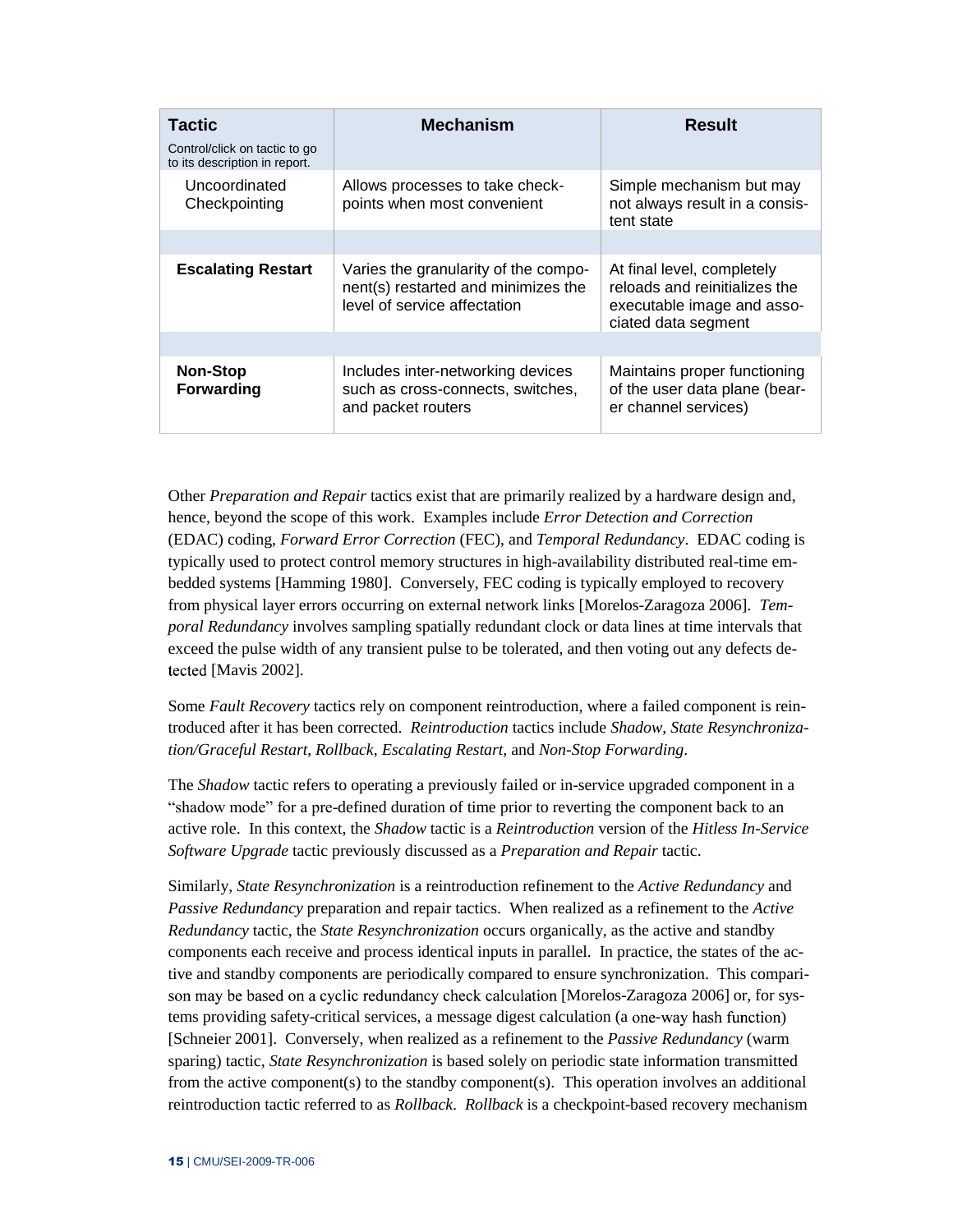<span id="page-27-2"></span><span id="page-27-1"></span>that allows the system state to be reverted to the most recent consistent set of checkpoints. The set of checkpoints is referred to as a "recovery line," which may be generated using graphtheoretic techniques described by Elnozahy [Elnozahy 2002]. Checkpoint-based rollback recovery may employ *Uncoordinated Checkpointing*, where processes are allowed to take checkpoints when most convenient, or *Coordinated Checkpointing*, where processes resolve dependencies and restart at a coordinated checkpoint [Scott 2008]. A specialization of *State Resynchronization*, used in tandem with the *Non-Stop Forwarding* tactic is *Graceful Restart*, which allows a system"s control element to dynamically recover its control plane state from its network peers. Standard realizations of *Graceful Restart* have emerged for a variety of commonly deployed routing and signaling protocols such as BGP [IETF 2007b, 2007c], OSPF [IETF 2007a][IETF 2008], LDP [IETF 2003b] and RSVP-TE [IETF 2003a, 2003c].

<span id="page-27-3"></span>*Escalating Restart* is a *Reintroduction* tactic that allows the system to recover from faults by varying the granularity of the component(s) restarted and minimizing the level of service affectation [Utas 2005]. For example, consider a system that supports four levels of restart, as follows. The lowest level of restart (call it Level 0), and hence least impacting on services, employs *Passive Redundancy* (warm restart), where all child threads of the component in which the fault was detected are killed and recreated. In this way, only data associated with the child threads is freed and reinitialized. The next level of restart (Level 1) frees and reinitializes all unprotected memory (protected memory would remain untouched). The next level of restart (Level 2) frees and reinitializes all memory, both protected and unprotected, forcing all applications to reload and reinitialize. And the final level of restart (Level 3) would involve completely reloading and reinitializing the executable image and associated data segments. Support for the *Escalating Restart* tactic is particularly useful for the concept of graceful degradation, where a system is able to degrade the services it provides while maintaining support for mission-critical or safety-critical applications.

<span id="page-27-4"></span>Another *Reintroduction* tactic used to enable graceful degradation of high-availability systems is *Non-Stop Forwarding* (NSF). This concept is borrowed from commercial best current practice in designing inter-networking devices, such as cross-connects, switches, and packet routers. *Non-Stop Forwarding* refers to the ability of the device to maintain proper functioning of the user data plane (bearer channel services), even when the device"s control and/or management planes are out of service. Support for *Non-Stop Forwarding* implies a strict separation of control/management and data plane functionality in the system design, as described through the Internet Engineering Task Force [IETF 2004]. In heritage digital cross-connect (DXC) and ATM switch design, this tactic is referred to as the "Headless Mode" of operation. The term *Non-Stop Forwarding* has emerged as the standard nomenclature used when the *Headless Mode* tactic is applied to packet router designs targeting high-availability services.

#### <span id="page-27-0"></span>**2.4 Fault Prevention Tactics**

<span id="page-27-5"></span>*Fault Prevention* tactics include *Removal from Service*, *Transactions*, *Process Monitor*, and *Exception Prevention*. In the context of fault prevention, the *Removal from Service* tactic refers to placing a system component in an out-of-service state for the purpose of mitigating potential system failures. One example involves taking a component of a system out of service and resetting the component in order to scrub latent faults (such as memory leaks, fragmentation, or soft errors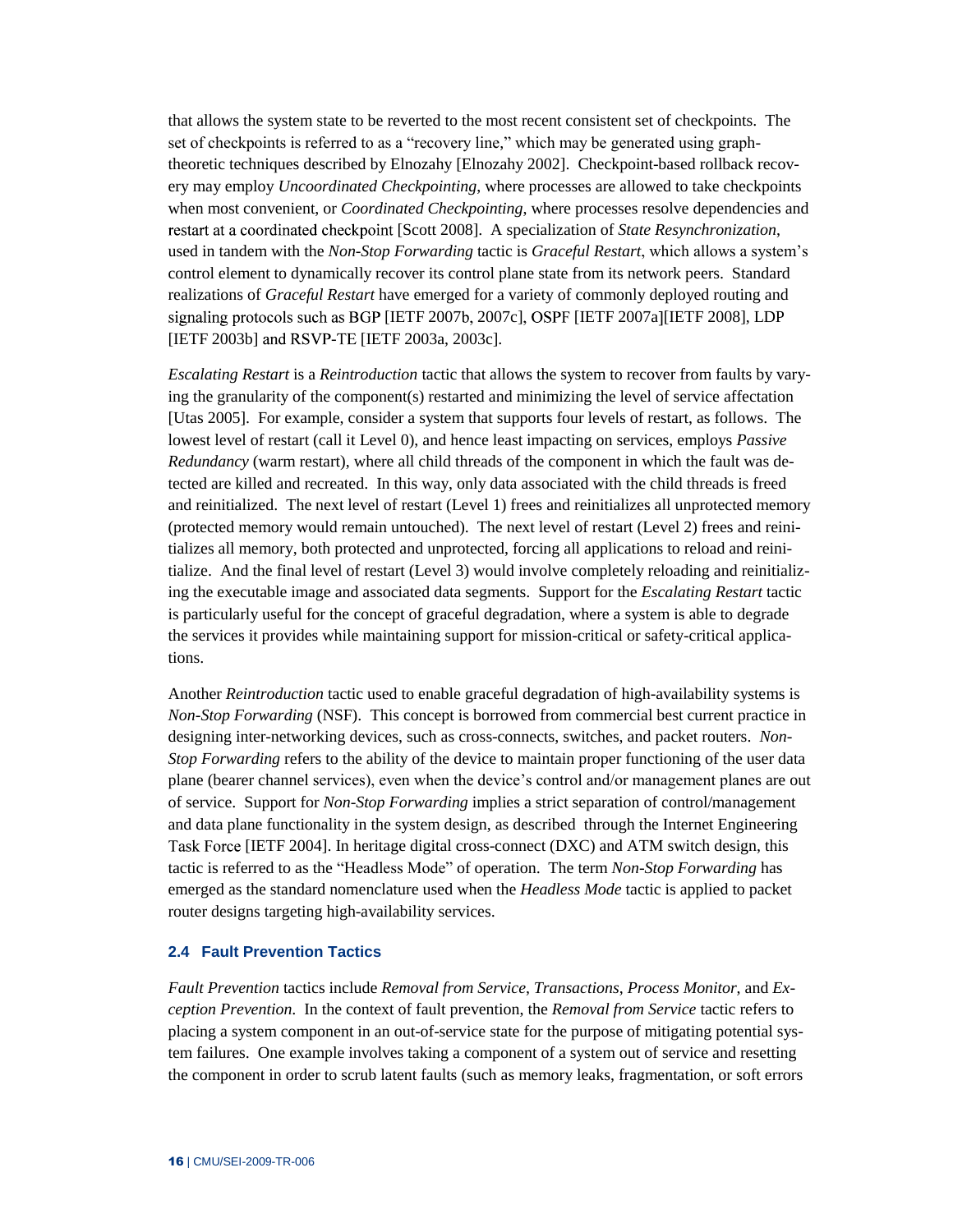in an unprotected cache) before the accumulation of faults become service affecting (resulting in system failure).

Systems targeting high-availability services leverage transactional semantics to ensure that asynchronous messages exchanged between distributed components are atomic, consistent, isolated, and durable [Gray 1993]. These four properties are referred to as the "ACID properties" and are generally a requirement for high-availability systems, particularly those that provide either mission-critical or safety-critical services. The *Transactions* tactic is typically realized using an "atomic commit protocol," the most common of which is the "two-phase commit" (a.k.a. 2PC) protocol, originally described by Gray [Gray 1993]. [Figure 4](#page-28-0) illustrates the successful case of a distributed two-phase commit transaction. For the case where a distributed two-phase commit transaction fails, the transaction coordinator will employ the *Rollback* tactic among all distributed components involved in the failed transaction, in order to ensure a consistent and durable system state.

<span id="page-28-1"></span>

<span id="page-28-0"></span>*Figure 4: Transactions Tactic: Two-Phase Commit*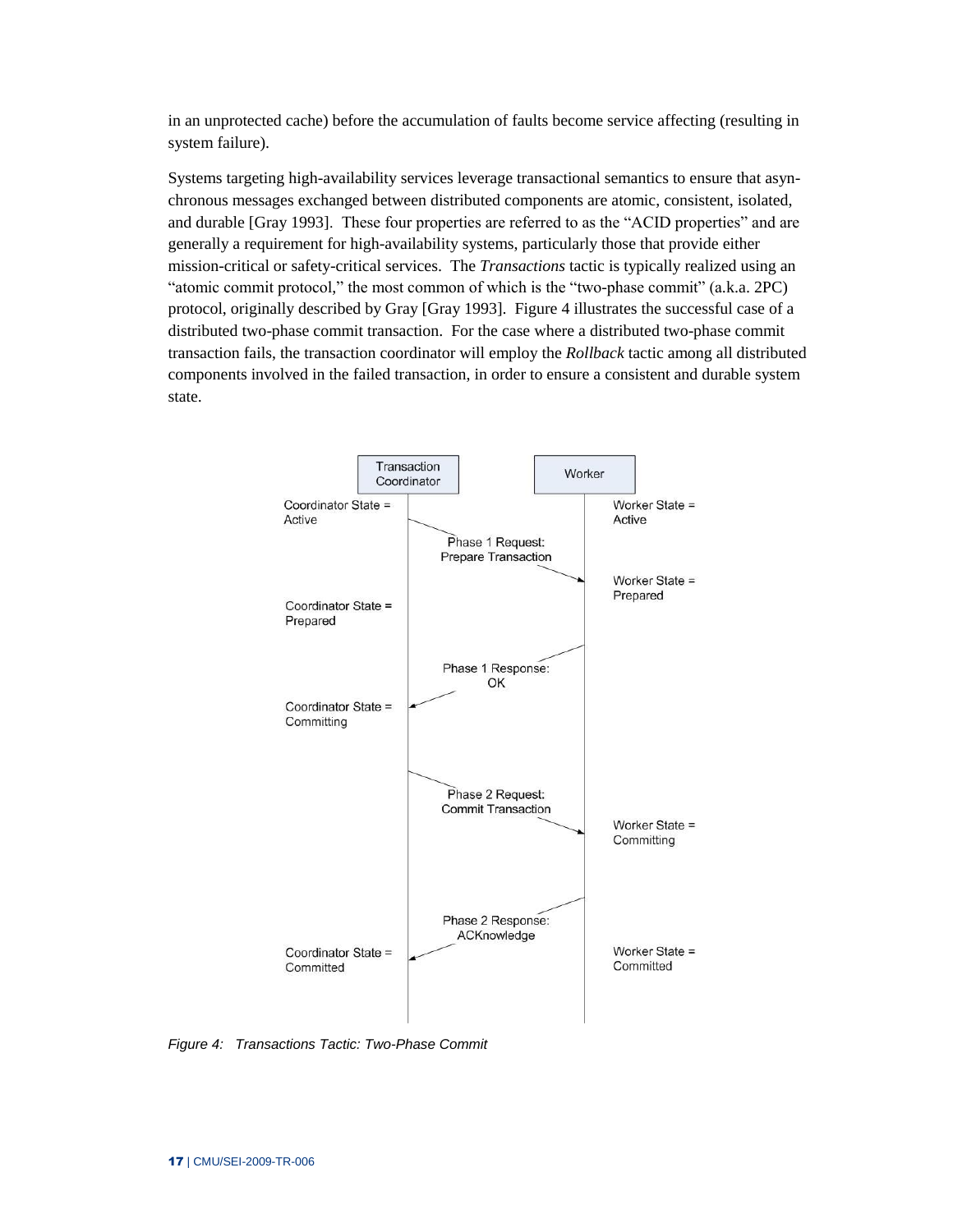<span id="page-29-1"></span>In the context of fault prevention, the *Process Monitor* tactic is employed to monitor the state of health (SOH) of a system process in order to ensure that the system is operating within its nominal operating parameters. This tactic has a symbiotic relation to the *System Monitor* previously described, and in practice, the *Process Monitor* may be a lower level function of a hierarchical system monitoring function.

<span id="page-29-2"></span>Recall from the previous discussion that the *Exception* tactic has been refined into *Exception Detection*, *Exception Handling*, and *Exception Prevention* tactics, with *Exception Detection* described in Section 2.2 and the *Exception Handling* tactic described in Section 2.3. The *Exception Prevention* tactic refers to techniques employed for the purpose of preventing system exceptions from occurring. The use of *Exception Classes*, which allows a system to transparently recovery from system exceptions, was discussed in Section 2.3 [Powell-Douglas 1999]. Other examples of tactical refinements used to realize *Exception Prevention* include abstract data types such as *Smart Pointers* and the use of *Wrappers* [Gamma 1995] to prevent faults such as dangling pointers and semaphore access violations from occurring.

| <b>Tactic</b><br>Control/click on tactic to go<br>to its description in report | <b>Mechanism</b>                                                                                                                                                           | <b>Result</b>                                                                                                                             |
|--------------------------------------------------------------------------------|----------------------------------------------------------------------------------------------------------------------------------------------------------------------------|-------------------------------------------------------------------------------------------------------------------------------------------|
| <b>Removal from</b><br><b>Service</b>                                          | Places a system component in an<br>out-of-service state                                                                                                                    | Allows for mitigating potential sys-<br>tem failures before their accumu-<br>lation affects service                                       |
|                                                                                |                                                                                                                                                                            |                                                                                                                                           |
| <b>Transactions</b>                                                            |                                                                                                                                                                            | Ensures a consistent and durable<br>system state                                                                                          |
|                                                                                |                                                                                                                                                                            |                                                                                                                                           |
| Atomic Commit<br>Protocol                                                      | Most commonly the two-phase<br>commit                                                                                                                                      |                                                                                                                                           |
|                                                                                |                                                                                                                                                                            |                                                                                                                                           |
| <b>Process Monitor</b>                                                         |                                                                                                                                                                            | Monitors the state of health of a<br>system process; ensures that the<br>system is operating within its no-<br>minal operating parameters |
|                                                                                |                                                                                                                                                                            |                                                                                                                                           |
| <b>Exception</b><br><b>Prevention</b>                                          |                                                                                                                                                                            | Prevents system exceptions from<br>occurring                                                                                              |
|                                                                                |                                                                                                                                                                            |                                                                                                                                           |
| <b>Exception Classes</b>                                                       | Contain information helpful in fault<br>correlation, such as the name of<br>the exception thrown, the origin of<br>the exception, and the cause of the<br>exception thrown | Allows system to transparently<br>recover from system exceptions                                                                          |
|                                                                                |                                                                                                                                                                            |                                                                                                                                           |
| Smart Pointers/<br>Wrappers                                                    | Abstract data types that control all<br>access through pointers                                                                                                            | Prevent faults such as dangling<br>pointers and semaphore access<br>violations                                                            |

<span id="page-29-4"></span><span id="page-29-3"></span><span id="page-29-0"></span>*Table 4: Availability Tactics: Fault Prevention*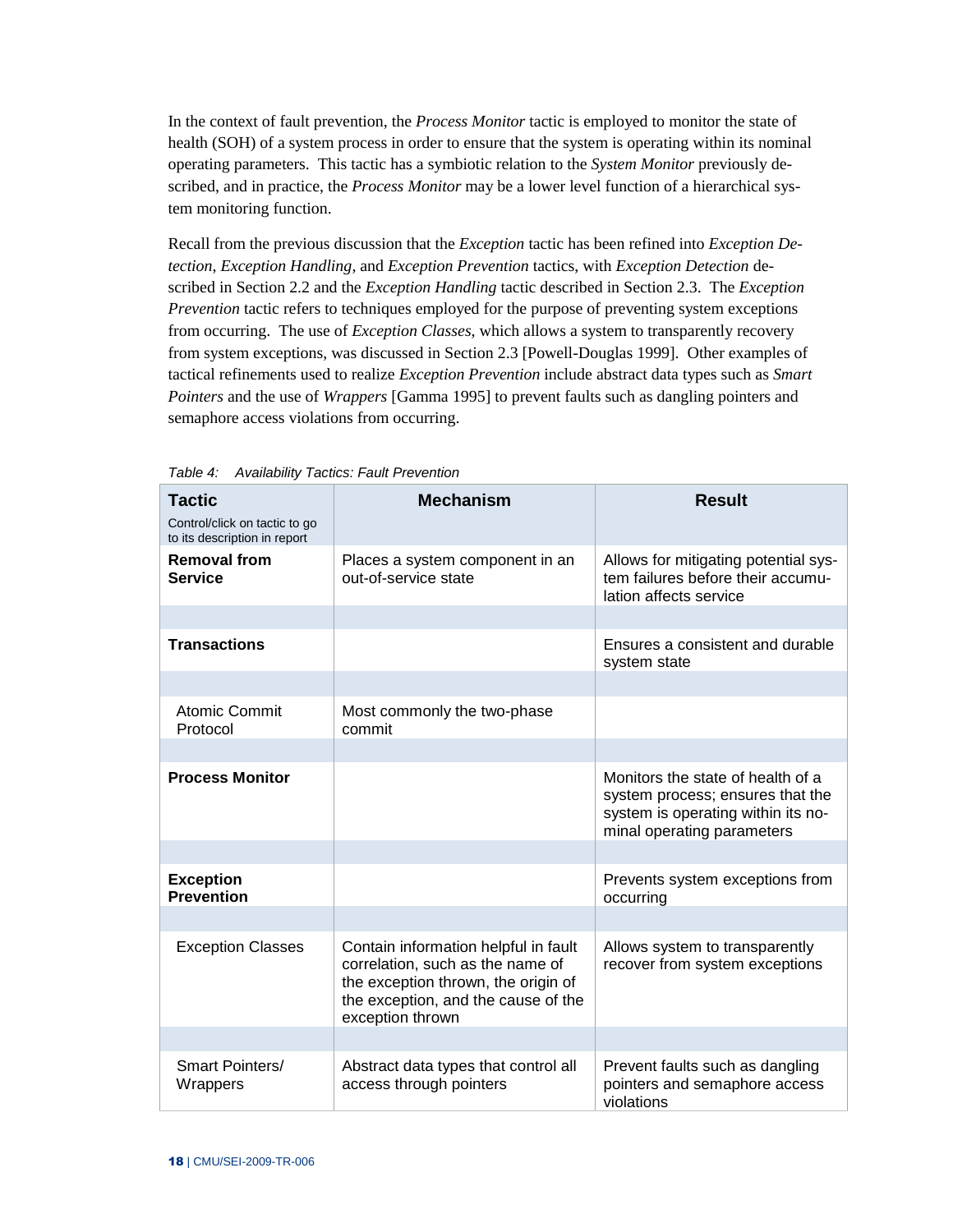### <span id="page-30-0"></span>**3 An Example**

We will now present an example from the internetworking domain, where a network node is responsible for providing high-availability services, such as cross-connecting voice circuits, switching cells, frames, or packets, or routing and forwarding IP packets.

The system architect, knowing that high availability is crucial, has determined that some form of redundancy will be employed. The architect's next step is to determine and apply the appropriate redundancy tactics to ensure compliance with the system"s precise availability requirements. Architectural insight can and should be developed through model-based analysis wherever possible. Consider the case of an architecture being developed for a high-availability system having a 99.999% (a.k.a. "5 nines") availability requirement. We will show how we employ a Markov model to determine the appropriate redundancy tactic to employ in the system architecture.

#### <span id="page-30-1"></span>**3.1 The Availability Model**

The availability model, from Gokhale, employed and illustrated in [Figure 5,](#page-31-0) takes into account the Mean Time Between Failure and Mean Time To Recover for both hardware and software components of the system [Gokhale 2005]. In addition, failures are characterized according to high and low severity levels. Each of the hardware and software components can be in one of three states: *In-Service, Degraded Service,* or *Out-of-Service*. *In-Service* implies nominal operation with no faults having been detected and with service levels consistent with the components' specifications. *Degraded Service* implies that a severity 2 (low priority) fault has been detected and correlated and is in the process of being mitigated. Mitigation strategies for severity 2 faults may range from resetting ASIC personalities or software processes to executing a managed fail-over to a redundant processor. *Out-of-Service* implies that a severity 1 (high priority) fault has been detected and correlated and is in the process of being mitigated. Mitigation of severity 1 faults typically involves a managed fail-over to a redundant processor. The combination of three states for hardware and software components results in a state space of nine states in the Markov model. The simultaneous severity 1 failure state (i.e., severity 1 faults in both hardware and software) is not considered to be a valid state, as the fault detection and correlation logic would assign the (root cause) fault to either software or hardware, but not both.

The model assumes that MTBF values for all four types of failures are exponentially distributed. MTBF values for severity 1 and 2 hardware and software failure states are denoted in the model using the  $\{\lambda_{HW-SEV1}, \lambda_{HW-SEV2}, \lambda_{SW-SEV1}, \lambda_{SW-SEV2}\}$  nomenclature. Similarly, the model assumes that MTTR values for recovering from the four types of failures are exponentially distributed. MTTR values for recovering from severity 1 and 2 hardware and software failure states are denoted by the  $\{\mu_{HW-SEVI}, \mu_{HW-SEVI}, \mu_{SW-SEVI}, \mu_{SW-SEVI}\}$  nomenclature. The steady-state system availability (A) is determined by adding the probabilities of the system operating in a nominal In-Service state and the various combinations of In-Service and Degraded Service states.

$$
A = P(HW_{IS} : SW_{IS}) + P(HW_{IS} : SW_{SEV2}) + P(HW_{SEV2} : SW_{IS}) + P(HW_{SEV2} : SW_{SEV2})
$$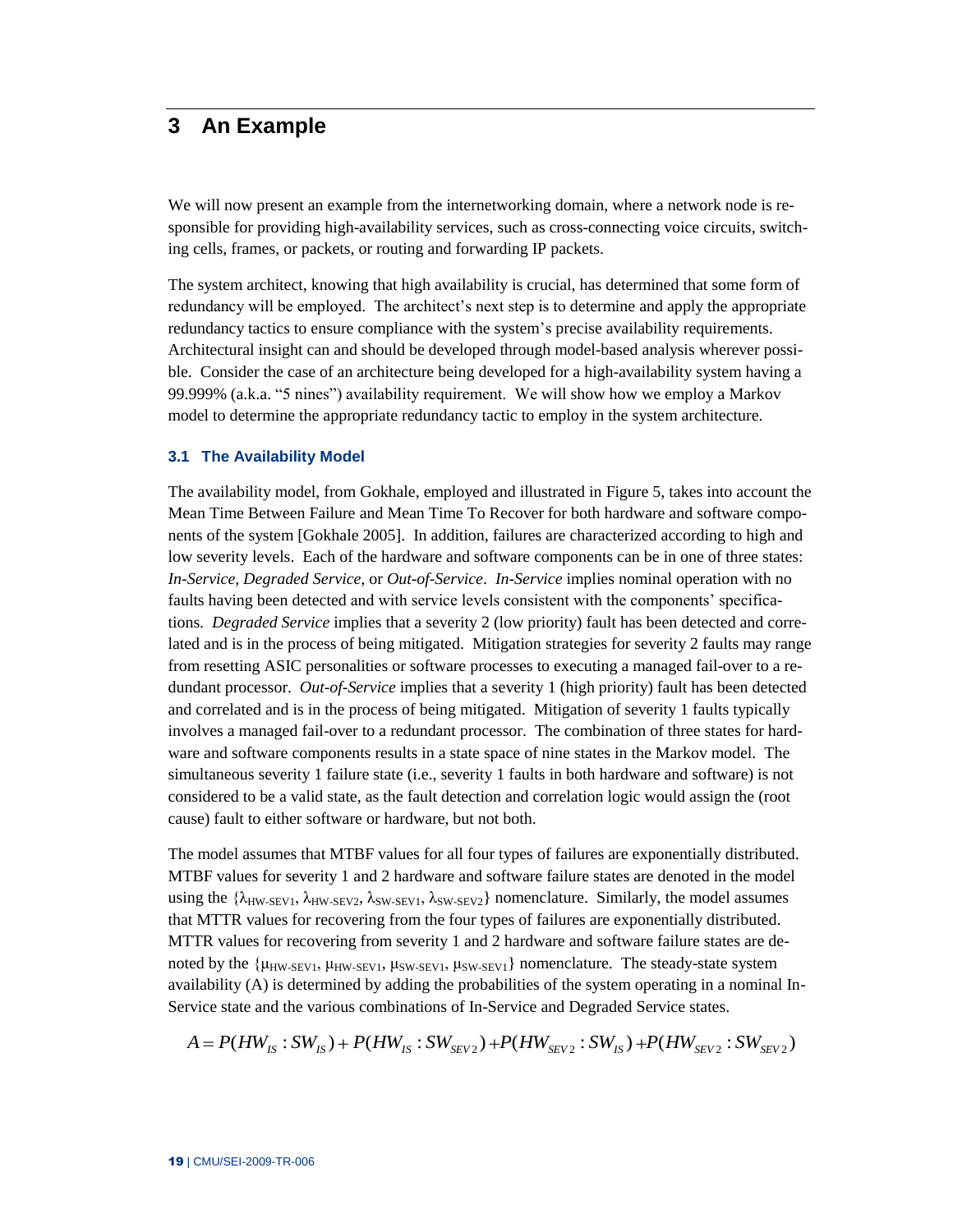In order to solve the preceding equation, a system of balance equations is derived from the availability model. The derivation of the balance equations and resulting solution for this model are found in Gokhale [Gokhale 2005].

Table 5 provides an analysis of system availability for three separate *Redundancy* tactics: *Active*  (hot sparing), *Passive* (warm sparing), and *Spare* (cold sparing). The analysis assumes that software failures are five times more likely to occur than hardware failures and that severity 2 failures are also five times more likely to occur than severity 1 failures. The analysis assumes that the MTTR for severity 2 failures is 30 seconds for each scenario (active, passive, and spare) and that the MTTR for severity 1 failures is one second for *Active Redundancy*, five seconds for *Passive Redundancy*, and 15 minutes for the (cold sparing) *Spare* tactic. Wherever possible such assumptions can and should be validated by measurements of prototypes or existing systems.

From this analysis, the system architect is able to determine that an availability requirement of 99.999% can be met using the *Passive Redundancy* (warm sparing) tactic, albeit with no additional margin. Note also that this analysis also indicates the difficulty in achieving a more stringent 99.9999% (a.k.a. "6 nines") of availability, even when the more complex and more costly *Active Redundancy* tactic is used.



<span id="page-31-0"></span>*Figure 5: Markov Model of System Availability*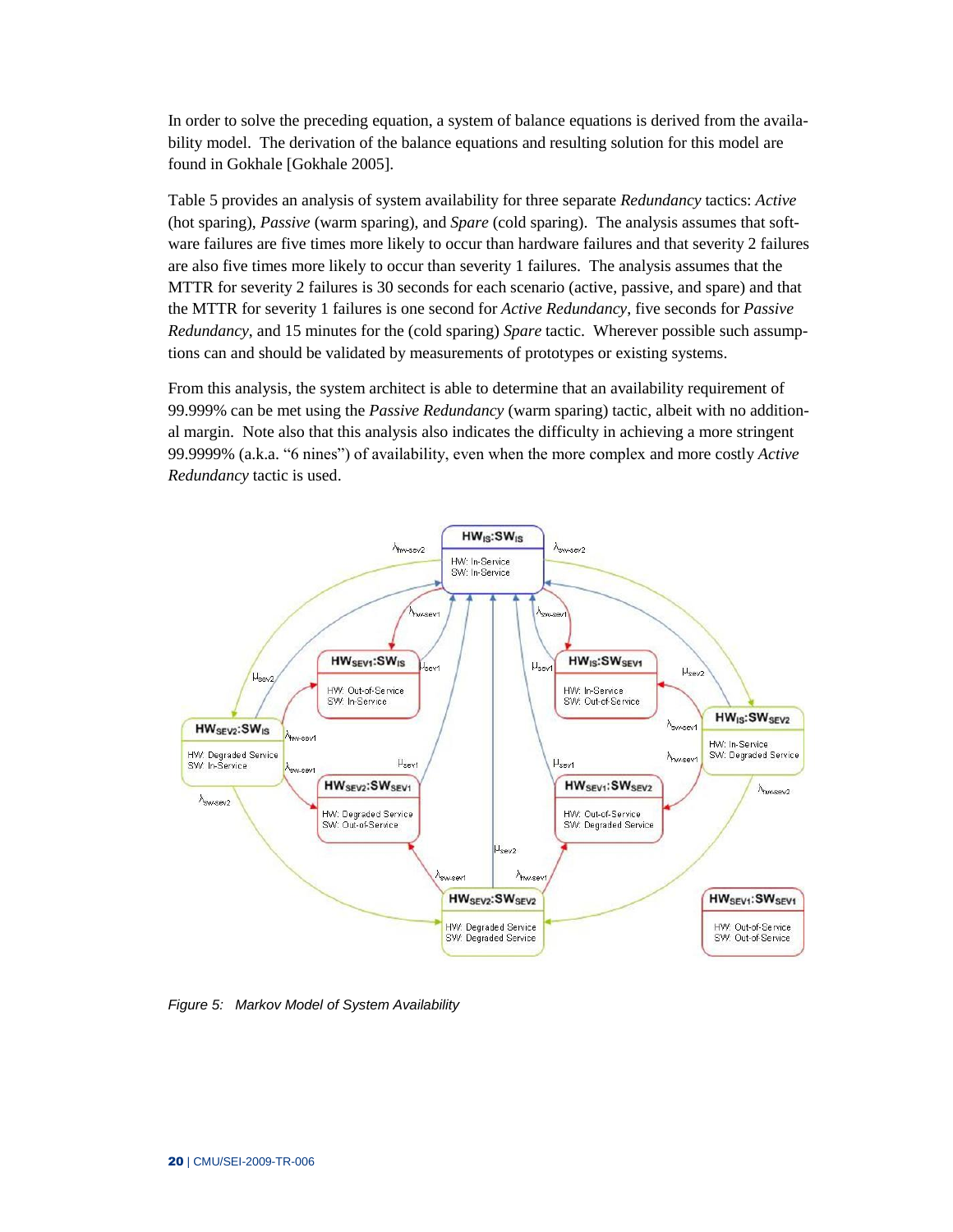|  |  | Table 5: System Availability of Redundancy Tactic Used |  |  |
|--|--|--------------------------------------------------------|--|--|
|--|--|--------------------------------------------------------|--|--|

| <b>Function</b> | <b>Failure Severity</b> | <b>MTBF</b> (Hours) |          |                 | MTTR active (Sec) MTTR passive (Sec) MTTR sparing (Sec) |
|-----------------|-------------------------|---------------------|----------|-----------------|---------------------------------------------------------|
| Hardware        |                         | 250,000             |          |                 | 900                                                     |
|                 |                         | 50.000              | 30       | 30 <sub>l</sub> | <b>30</b>                                               |
| Software        |                         | 50.000              |          |                 | 900                                                     |
|                 |                         | 10.000              | 30       | 30              | <b>30</b>                                               |
| Availability    |                         |                     | 0.999998 | 0.999990        | 0.9982                                                  |

#### <span id="page-32-0"></span>**3.2 The Resulting Redundancy Tactic**

In this example we achieved equipment protection via the *Passive Redundancy* (warm sparing) tactic, where the active processor(s) in a protection group receives input traffic and transmits checkpointed state periodically to the associated redundant spare(s). In practice, this tactic achieves a reasonable balance between design complexity and performance for MTTR. Systems designed for high availability (99.999% uptime) commonly employ *Passive Redundancy*. Conversely, systems with more stringent availability requirements will necessarily employ the more complex *Active Redundancy* (hot sparing) tactic, to further reduce MTTR.



<span id="page-32-1"></span>*Figure 6: Passive Redundancy Tactics*

A realization of the *Passive Redundancy* tactic, embedded in a pattern, is illustrated in [Figure 6,](#page-32-1) where each of the boxes is a system node. The pattern employs four functions: the Active Node, the Redundant (passive/warm spare) Node, a Redundancy Manager, and a System Journal (a journaling mechanism). The Active and Redundant Nodes are identical copies of a system processor (or collection of processors). The Active Node periodically transmits checkpointed state data to the Redundant Node, to maintain a loosely synchronized state. The System Journal is employed to ensure that transient state not included in the checkpoint data set is not lost as a result of a role change (where the Redundant Node assumes the Active role). The Redundancy Manager is used to manage the assignment of (Active, Spare) roles to the processors in the protection group and detect the "liveness" of the currently designated Active Node, to identify the recovery line (i.e., the most recent consistent set of checkpointed data), and to manage the transmission of journaled data from the System Journal to a Redundant Node undergoing a role change (when assuming the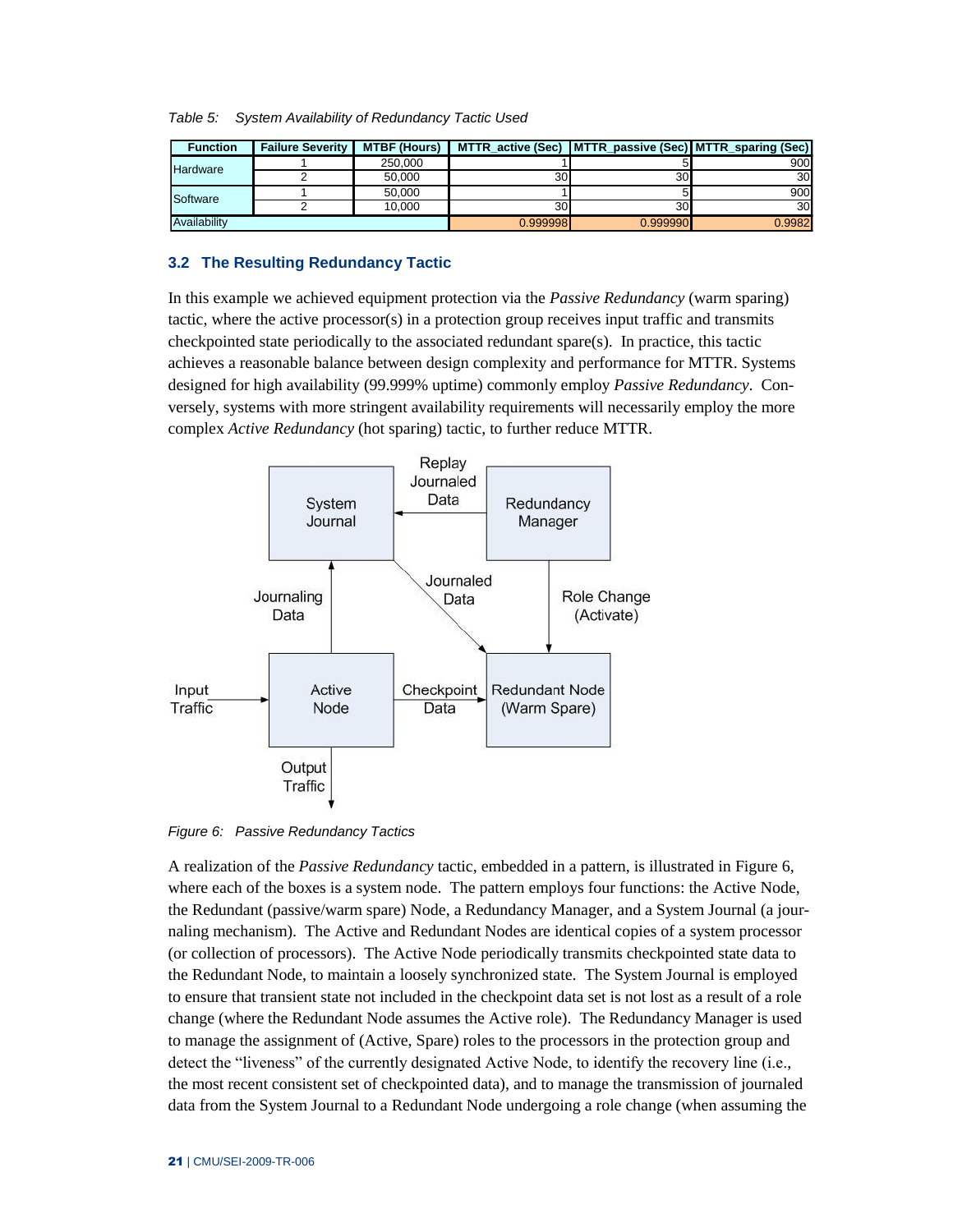role of an Active Node). This pattern may additionally employ a *Reintroduction* tactic such as *Coordinated Checkpointing*, where the processes involved autonomously resolve checkpoint dependencies and restart at a coordinated checkpoint, or may use *Uncoordinated Checkpointing*, where each process is allowed to save a checkpoint when it is most convenient. As described in Elnozahy, *Uncoordinated Checkpointing* achieves a lower latency recovery for the nominal case but can be subjected to resolving a cascade of checkpoint dependency issues for the off-nominal case (referred to as the "Domino Effect") [Elnozahy 2002]. *Coordinated Checkpointing* eliminates the Domino Effect at a cost of slightly higher latency for each recovery (due to the processing penalty associated with central management of the distributed checkpoint data). An excellent survey of best practices for checkpoint rollback-recovery protocols is provided by Elnozahy [Elnozahy 2002].

For cases where either a singleton spare is used to protect multiple active nodes (1:N, pronounced "one for N") or multiple spares are used to protect multiple active nodes (M:N), the checkpoint and journal data can be saved to persistent (or redundancy-protected) memory, with the Redundancy Manager directing the Redundant Node as to which set of checkpoint and journaled data to retrieve upon a role change.

In addition to simplified design complexity (when compared to the stricter state synchronization requirements imposed by the *Active Redundancy* tactic), we find that the time overhead for the nominal case of *Passive Redundancy* is low, as it is a function solely of the time required to export the journaled (transient, uncheckpointed) data from the Active Node and to periodically calculate a new recovery line, save the data as a checkpoint, and transmit the checkpointed state to the Redundant Node. Similarly, the space overhead imposed by this tactic is low, bounded by the checkpointed state residing on the Active and Redundant Nodes and the transient journaled data maintained on the Active Node and on the node hosting the System Journal. And finally, the communication overhead imposed by this tactic for the nominal case is also low, bounded by the control messaging used to register with the System Journal and for the Redundancy Manager to (re)assign roles, and the replication of checkpoint and journaled data between Active Node and the Redundant Node and System Journal, respectively [Saridakis 2002].

#### <span id="page-33-0"></span>**3.3 Tactics Guide Architectural Decisions**

The system architect needs to determine the appropriate availability tactic(s) to employ based on a consideration of the MTTR requirements for the various network services enabled by the device, as well as the side effects of the chosen tactics. For example, if a given processor in the system hosts a service with a requirement that service outages be repaired on sub-second timescales, then *Active Redundancy* (hot sparing) is the suitable availability tactic. Conversely, if that processor hosts a service that requires that outages be repaired in timescales measured in seconds, then *Passive Redundancy* (warm sparing) may be employed. And, if the system requirements allow for service outages to be repaired in timescales measured in minutes, then *Sparing* (cold sparing) is a suitable availability tactic to employ. Note also that some systems have both stringent availability and reliability requirements, in which case it may be necessary to employ either *Active Redundancy* or *Passive Redundancy* (to address the MTTR component of the availability requirement) in tandem with *Sparing* (to address system reliability requirements relating to Mean Mission Duration). Each of these tactics has side effects: *Active Redundancy* consumes more runtime resources (processing and communication) than *Passive Redundancy*, to keep the redundant components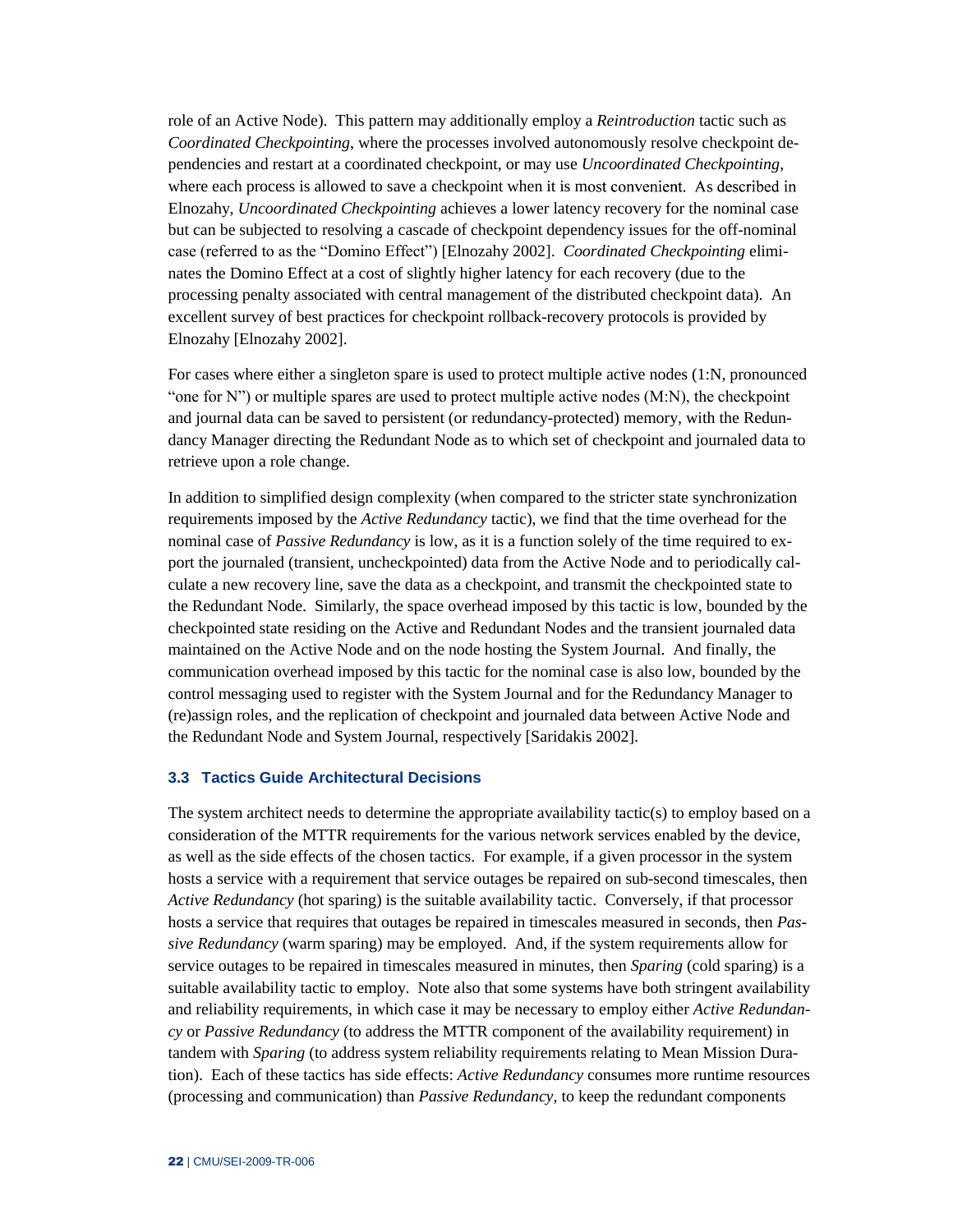synchronized. And both *Active* and *Passive Redundancy* increase the cost of the system more than *Sparing*. In each case the availability requirement, along with performance requirements and constraints on costs, guides the architect to a choice of tactics, even though the analysis is initially at a crude, often heuristic, level.

In determining the appropriate availability tactic(s) to employ, the system architect must consider the system availability requirement(s) and any associated availability sub-allocations for the constituent system components. Recall from the previous discussion that availability extends the concept of system reliability (defined by the MTBF) to include the notion of Mean Time to Recovery (MTTR). It is the system MTTR (or associated MTTR values sub-allocated to the system"s constituent components) that determine the set of appropriate availability tactics to consider.

For the high-availability example provided, various architectural alternatives could be considered. For example, rather than employ the *Passive Redundancy* tactic, the architect could specify the more stringent *Active Redundancy* tactic, which would provide a greater capability with regard to system availability but at the risk of over-engineering the system (increasing cost and complexity) for the given set of requirements. Once *Passive Redundancy* had been selected as the suitable tactic, the size of the protection group had to be considered. For example, would the system employ a 1:1 form of equipment protection, where a single warm spare is employed for each active processor, or will the system employ a 1:N (one redundant spare used for N active processors) form, or even an M:N (M redundant spares used to protect N active processors) form of equipment protection?

Next, once the sparing model has been selected, the design space includes multiple options for realizing the *Reintroduction* tactic. For example, transactional semantics can be employed to ensure that the ACID properties are supported by the system"s distributed database (which does not imply use of a relational database). Alternately, a checkpointing strategy could be used, leveraging either *Coordinated Checkpointing* or *Uncoordinated Checkpointing* along with one of the rollback recovery protocols described by Elnozahy [Elnozahy 2002]. For networking devices that host link-state protocols, which support the notion of peering with its neighboring nodes, *Reintroduction* tactics such as *Graceful Restart* and *Non-Stop Forwarding* could be employed in order to reacquire control plane state (from its peer) while maintaining fault-free user data services.

Verifying that the collection of tactics employed results in a system that complies with its availability requirements involves several levels of analysis. In practice, the system availability requirement is decomposed into separate sub-allocations for hardware- and software-induced failures. For hardware, a common approach for estimating system reliability (the MTBF component of availability) is to employ a Markov Chain to model the interconnection of the various hardware components, where the failure rate function for a given component follows a Weibull distribution. Modeling the system reliability for software-induced failures differs from the above approach due to the failure rate function for the constituent component"s being more accurately represented by a Poisson distribution, due to the periodic introduction of new software releases. Popular analytical models used to estimate software reliability are based on Markov Chains, Non-Homogeneous Poisson Processes (NHPP), and Bayesian formulations [Musa 1987, Xie 1991].

The contribution of both hardware- and software-induced failures to system availability can be computed as the ratio of uptime to the sum of uptime and downtime, as the time interval over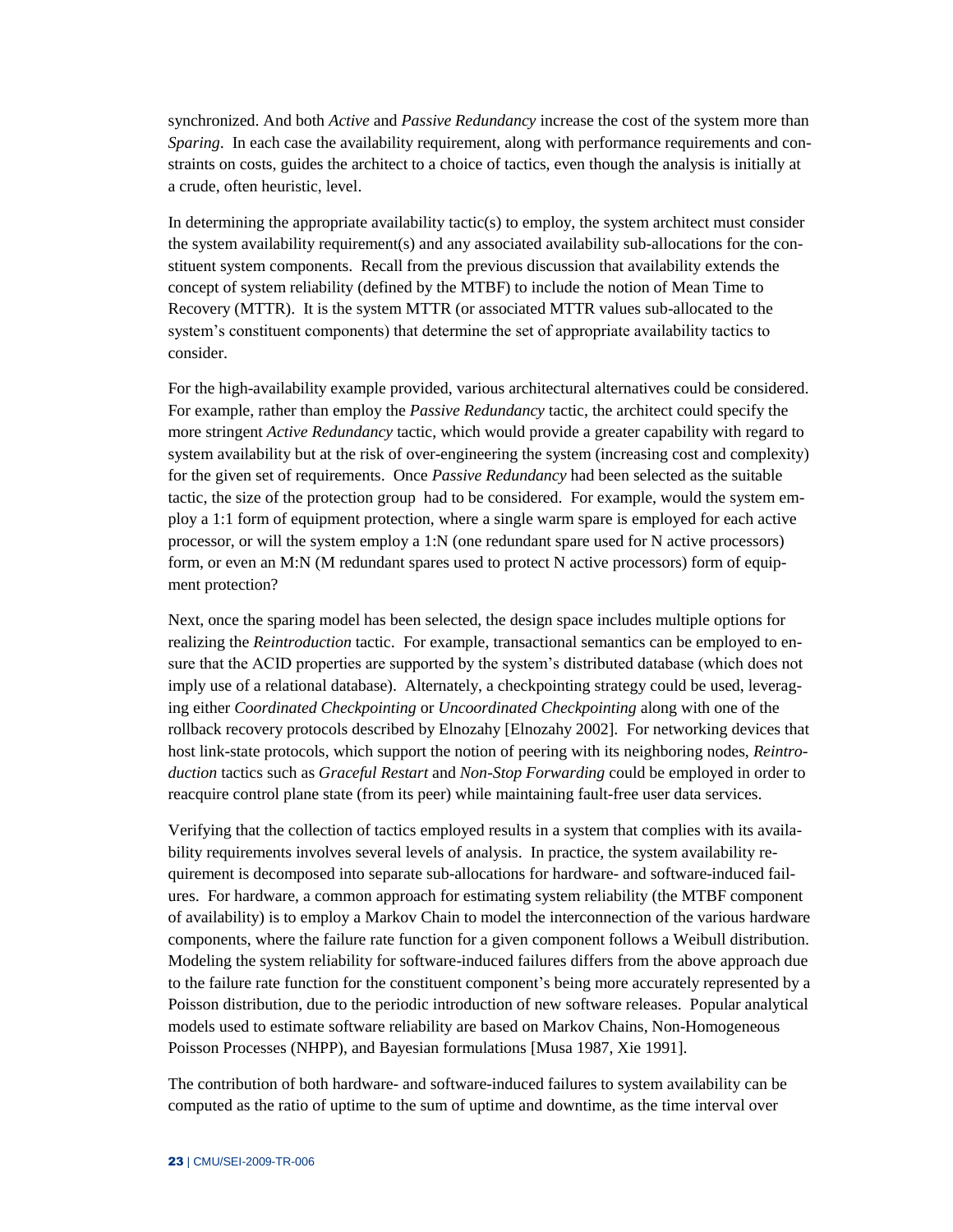which the measurement is made approaches infinity (as described in Section 3). Note that the downtime is the product of the failure intensity and the MTTR. To reiterate, only serviceaffecting failures contribute to the system availability.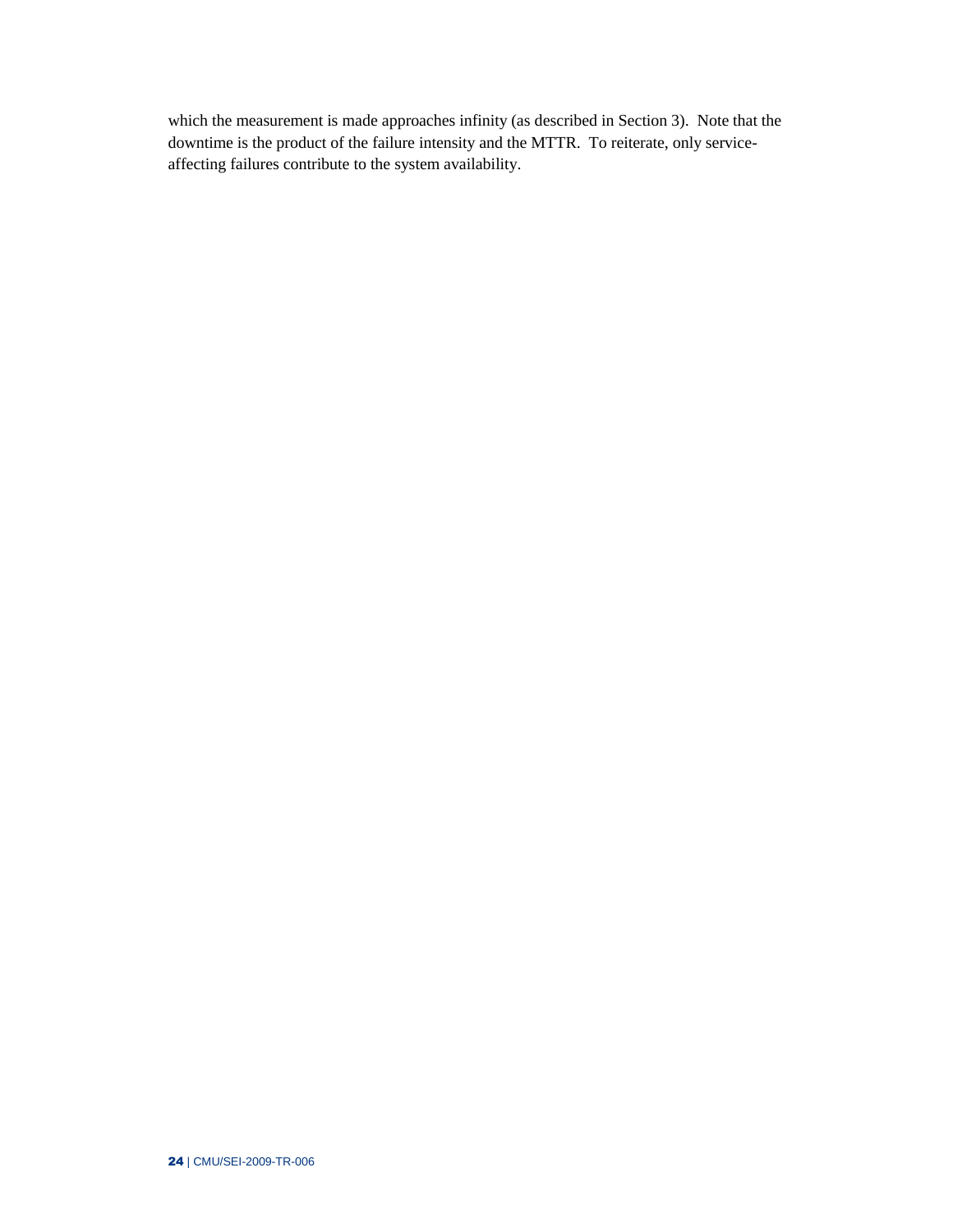## <span id="page-36-0"></span>**4 Implications**

We can draw a number of implications from this example. The most important is that while architectural design, even for a fragment of a system, is a complex search through a potentially unbounded space of possibilities, the use of tactics guides and constrains this search and makes it far more tractable. Each tactic can be associated with an analytic model (e.g., see the discussion in Section [3.1\)](#page-30-1). So tactics work on two levels: similar to architectural patterns they guide the architect towards a particular solution—a choice of a tactic—but unlike architectural patterns they support a deeper (more precise) form of analysis based on analytic models. As shown in our example, these analyses may range from guidelines and heuristics to precise mathematical models, as dictated by the level of risk surrounding the architecture"s realization of a quality attribute.

Tactics are the building blocks of patterns. A pattern, such as the one shown in [Figure 6,](#page-32-1) is a composition of multiple tactics: *System Monitor*, *Passive Redundancy, State Resynchronization*, *Rollback*, and so on. Each of these may in turn be decomposed into even lower level tactics (*Heartbeat*, *Coordinated Checkpoint*, *Graceful Restart*, *Non-Stop Forwarding*, etc.).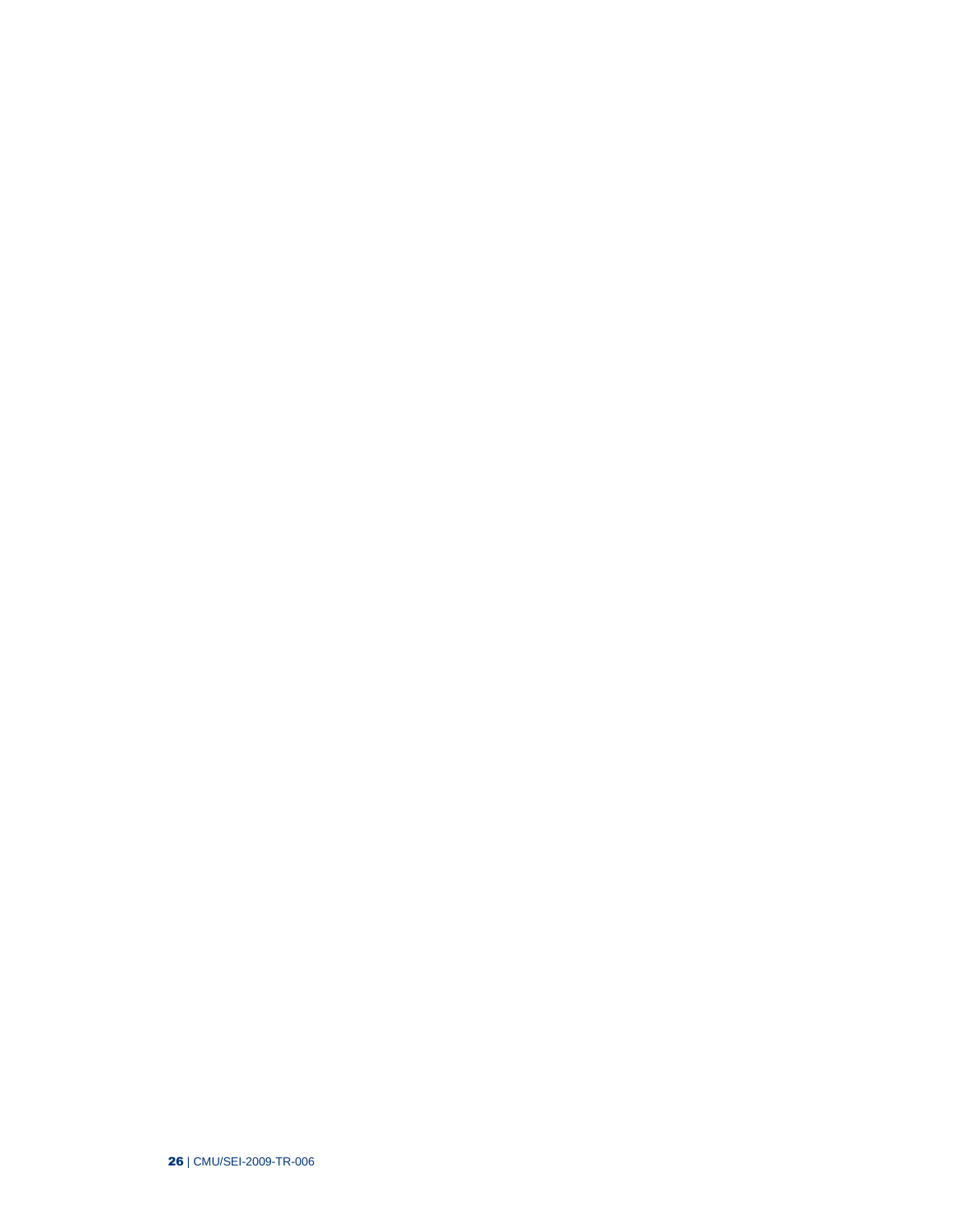## <span id="page-38-0"></span>**5 Conclusions**

This report has presented an update to the catalog of architectural tactics for availability. We have a similar update to the catalog for performance that space prevents us from presenting here. These updates have been motivated by practice—by observing, and categorizing, the sets of tactics in actual use. The structure of neither the availability nor the performance tactic catalog has changed dramatically since they were introduced seven years ago; this shows that the notion of tactics is robust—they are fundamental elements of design. Only the realizations of the tactics have changed, and this is to be expected as technologies mature.

This report has also shown how the catalog of tactics can be, and is, used in practice, to guide in making fundamental architectural design decisions that have implications in multiple dimensions. For each tactics-based design decision there are heuristics associated with the decision, as well as associated analytic models.

From this presentation we can see that tactics are useful in both design and analysis. They are useful because they restrict the design and analysis vocabulary, reduce the size of the search space, and directly suggest analytic models.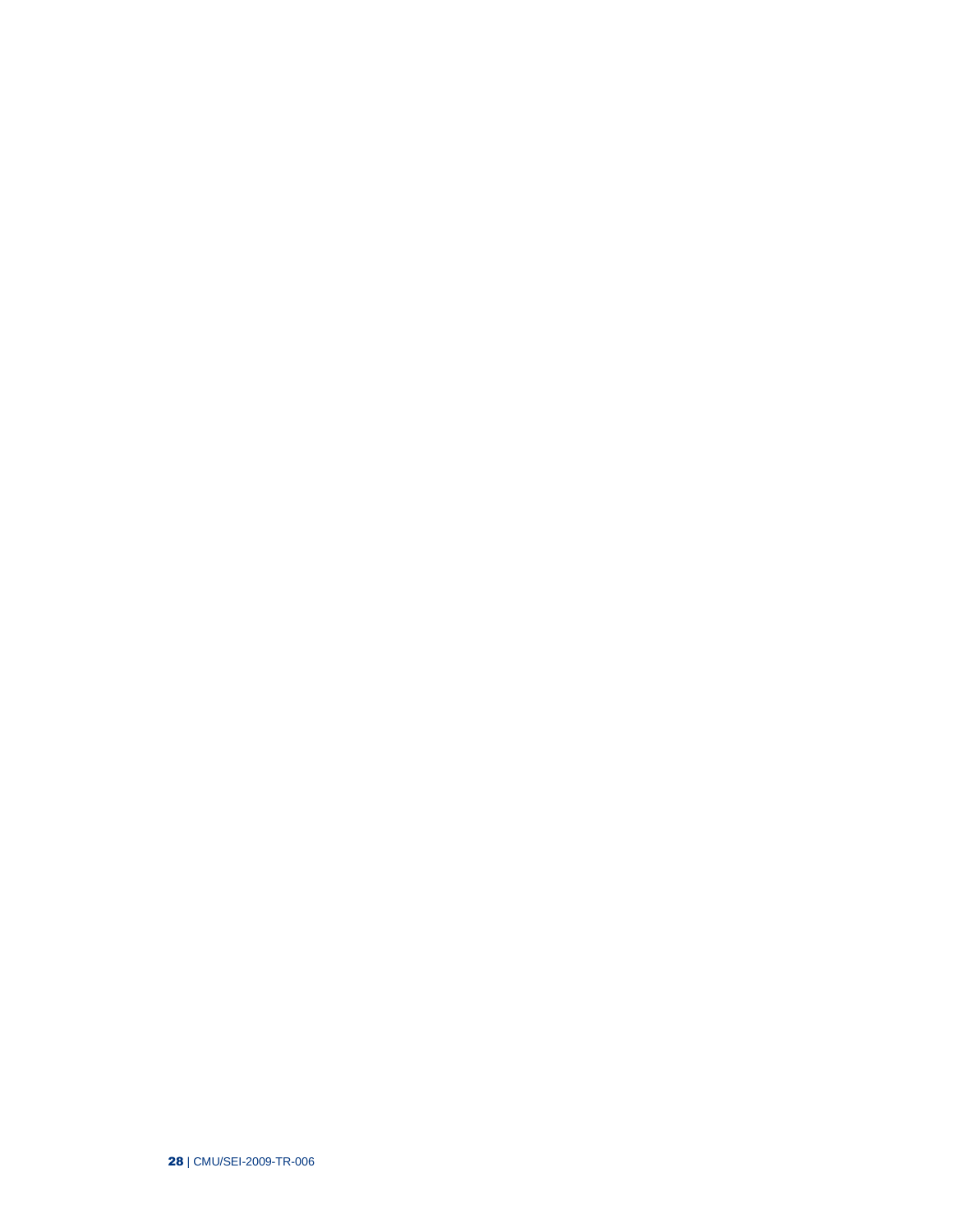### <span id="page-40-0"></span>**References**

*URLs are valid as of the publication date of this document.*

#### **[Bachmann 2007]**

Bachmann, F.; Bass L.; & Nord, R. *Modifiability Tactics* (CMU/SEI-2007-TR-002). Software Engineering Institute, Carnegie Mellon University, 2007. <http://www.sei.cmu.edu/publications/documents/07.reports/07tr002.html>

#### **[Bass 2005]**

Bass, L.; Ivers, J.; Klein, M.; & Merson, P. *Reasoning Frameworks* (CMU/SEI-2005-TR-007 ADA441248), Software Engineering Institute, Carnegie Mellon University, 2005. <http://www.sei.cmu.edu/publications/documents/05.reports/05tr007.html>

#### **[Bass 2003]**

Bass, L.; Clements, P.; & Kazman, R. *Software Architecture in Practice, 2<sup>nd</sup> ed*. Addison-Wesley, 2003.

#### **[Bellcore 1999]**

Bell Communications Research. GR-1400-CORE, *SONET Dual-Fed Unidirectional Path Switched Ring (UPSR) Equipment Generic Criteria*. 1999.

#### **[Bellcore 1998]**

Bell Communications Research. GR-1230-CORE, *SONET Bidirectional Line-Switched Ring Equipment Generic Criteria*. 1998.

#### **[Buschmann 1996]**

Buschmann, F.; Meunier, R.; Rohnert, H.; Sommerlad, P.; & Stal, M. *Pattern-Oriented Software Architecture Volume 1: A System of Patterns*.Wiley, 1996.

#### **[Dijkstra 1968]**

Dijkstra, E.W. "The Structure of the "THE"-Multiprogramming System." *Communications of the ACM*, *11*, 5 (May 1968) 341-346.

#### **[Elnozahy 2002]**

Elnozahy, E. N.; Alvisi, L.; Wang, Y.; & Johnson, D. B. "A Survey of Rollback Recovery Protocols in Message-Passing Systems," *ACM Computing Surveys*, *34*, 3( Sep. 2002) 375-408.

#### **[Gamma 1995]**

Gamma, E.; Helm, R.; Johnson, R.; & Vlissides, J. *Design Patterns: Elements of Reusable Object-Oriented Software*. Addison-Wesley, 1995.

#### **[Garlan 1996]**

Garlan, D.; Shaw, M. *Software Architecture: Perspectives on an Emerging Discipline*, Prentice-Hall, 1996.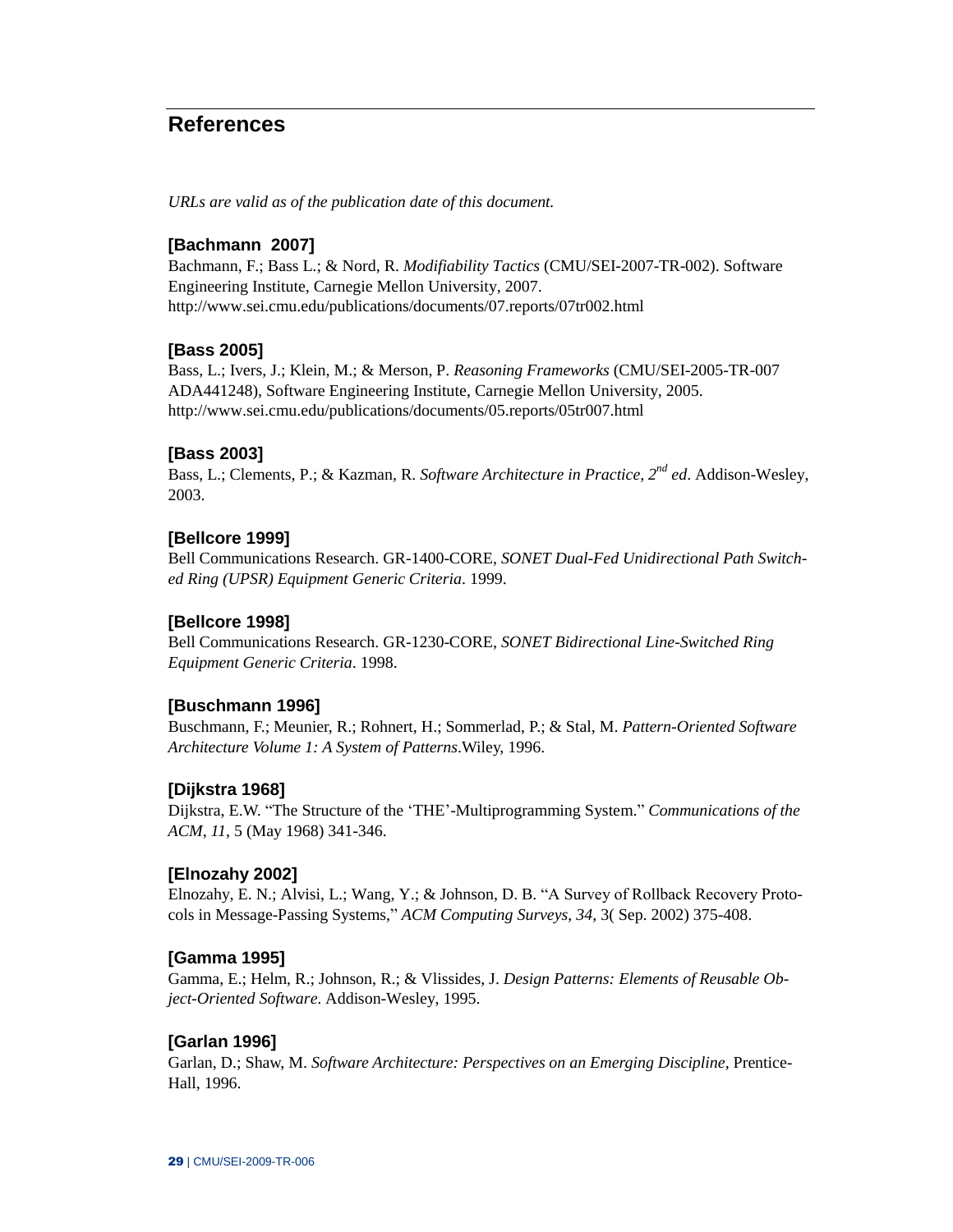#### **[Gokhale 2005]**

Gokhale, S.; Crigler, J.; Farr, W.; & Wallace, D. "System Availability Analysis Considering Hardware/Software Failure Severities." *Proceedings of the 29th Annual IEEE/NASA Software Engineering Workshop (SEW'05),* April 2005, Greenbelt, MD. IEEE, 2005.

#### **[Gray 1993]**

Gray, J. & Reuter, A. *Transaction Processing: Concepts and Techniques*. Morgan Kaufmann, 1993.

#### **[Hamming 1980]**

Hamming, R.W. *Coding and Information Theory*, Prentice-Hall, 1980.

#### **[IETF 1981]**

Internet Engineering Task Force. *RFC 792, Internet Control Message Protocol*. 1981.

#### **[IETF 2003a]**

Internet Engineering Task Force. *RFC 3473, GMPLS RSVP-TE Signaling Extensions*. 2003.

#### **[IETF 2003b]**

Internet Engineering Task Force. RFC 3478, *Graceful Restart Mechanism for Label Distribution Protocol*. 2003

#### **[IETF 2003c]**

Internet Engineering Task Force. *RFC 5063, Extensions to GMPLS RSVP Graceful Restart*. 2003.

#### **[IETF 2004]**

Internet Engineering Task Force. *RFC 3746, Forwarding and Control Element Separation (ForCES) Framework*. 2004.

#### **[IETF 2005]**

Internet Engineering Task Force. *RFC 4090, Fast Reroute Extensions to RSVP-TE for LSP Tunnels.* 2005.

#### **[IETF 2006a]**

Internet Engineering Task Force. *RFC 4443, Internet Control Message Protocol (ICMPv6) for the Internet Protocol Version 6 (IPv6) Specification*. 2006.

#### **[IETF 2006b]**

Internet Engineering Task Force. *RFC 4379, Detecting Multi-Protocol Label Switched (MPLS) Data Plane Failures*. 2006.

#### **[IETF 2007a]**

Internet Engineering Task Force *RFC 3623*, *Graceful OSPF Restart*. 2007.

#### **[IETF 2007b]**

Internet Engineering Task Force*. RFC 4724, Graceful Restart Mechanism for BGP*. 2007.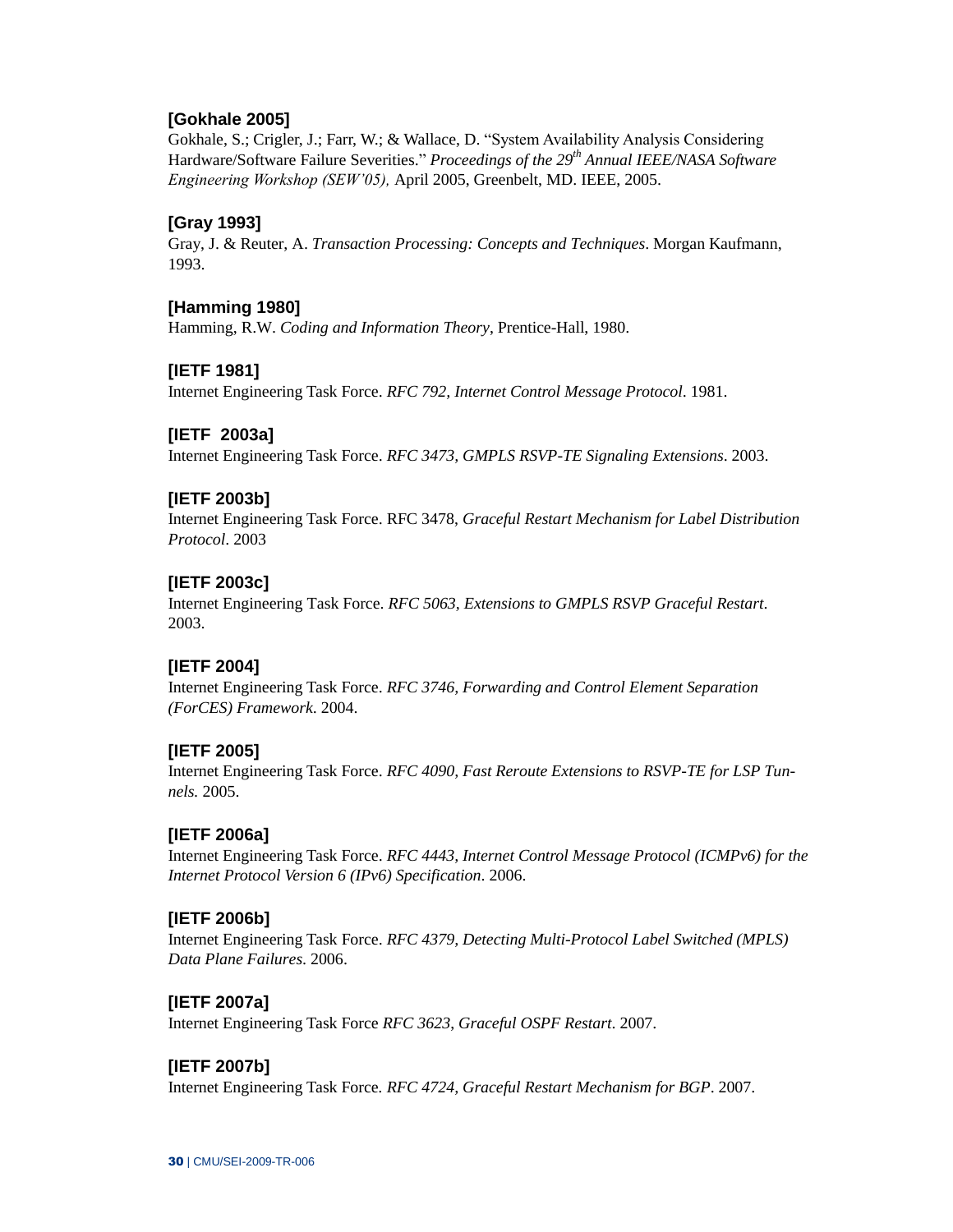#### **[IETF 2007c]**

Internet Engineering Task Force. *RFC 4781, Graceful Restart Mechanism for BGP with MPLS*. 2007.

#### **[IETF 2008]**

Internet Engineering Task Force. *RFC 5187, OSPFv3 Graceful Restart*. 2008.

#### **[Jalote 1994]**

Jalote, P. *Fault Tolerance in Distributed Systems*. Prentice-Hall, 1994.

#### **[Lyons 1962]**

Lyons, R.E. & Vanderkulk, W. "The Use of Triple Modular Redundancy to Improve Computer Reliability." *IBM Journal*, April 1962.

#### **[Mavis 2002]**

Mavis, D.G. "Soft Error Rate Mitigation Techniques for Modern Microcircuits." *40th Annual Reliability Physics Symposium Proceedings*. April 2002, Dallas TX. IEEE, 2002.

#### **[Morelos-Zaragoza 2006]**

Morelos-Zaragoza, R. H. *The Art of Error Correcting Coding*, *2 nd ed*. Wiley, 2006

#### **[Musa 1987]**

Musa, J.; Iannino, A.; & Okumoto, K. *Software Reliability: Measurement, Prediction, Application.* McGraw-Hill, 1987*.*

#### **[Powell-Douglas 1999]**

Powell-Douglass, B. *Doing Hard Time: Developing Real-Time Systems with UML, Objects, Frameworks, and Patterns*. Addison-Wesley, 1999.

#### **[Saridakis 2002]**

Saridakis, T. "A System of Patterns for Fault Tolerance," *7 th European Conference on Pattern Languages of Programs (EuroPLoP)*. July 2002, Irsee, Germany. Universitätsverlag Konstanz, 2002.

#### **[Schneier 2001]**

Schneier, B. *Applied Cryptography*. Wiley, 1996.

#### **[Scott 2008]**

Scott, J. "Evaluating Distributed Systems Architectures for Fault-Tolerant Applications," *Software Engineering Institute SATURN 2008 Conference.* April-May 2008, Pittsburgh, PA. Software Engineering Institute, 2009.

#### **[Telcordia 2000]**

Telcordia. *GR-253-CORE, Synchronous Optical Network (SONET) Transport Systems: Common Generic Criteria*. 2000.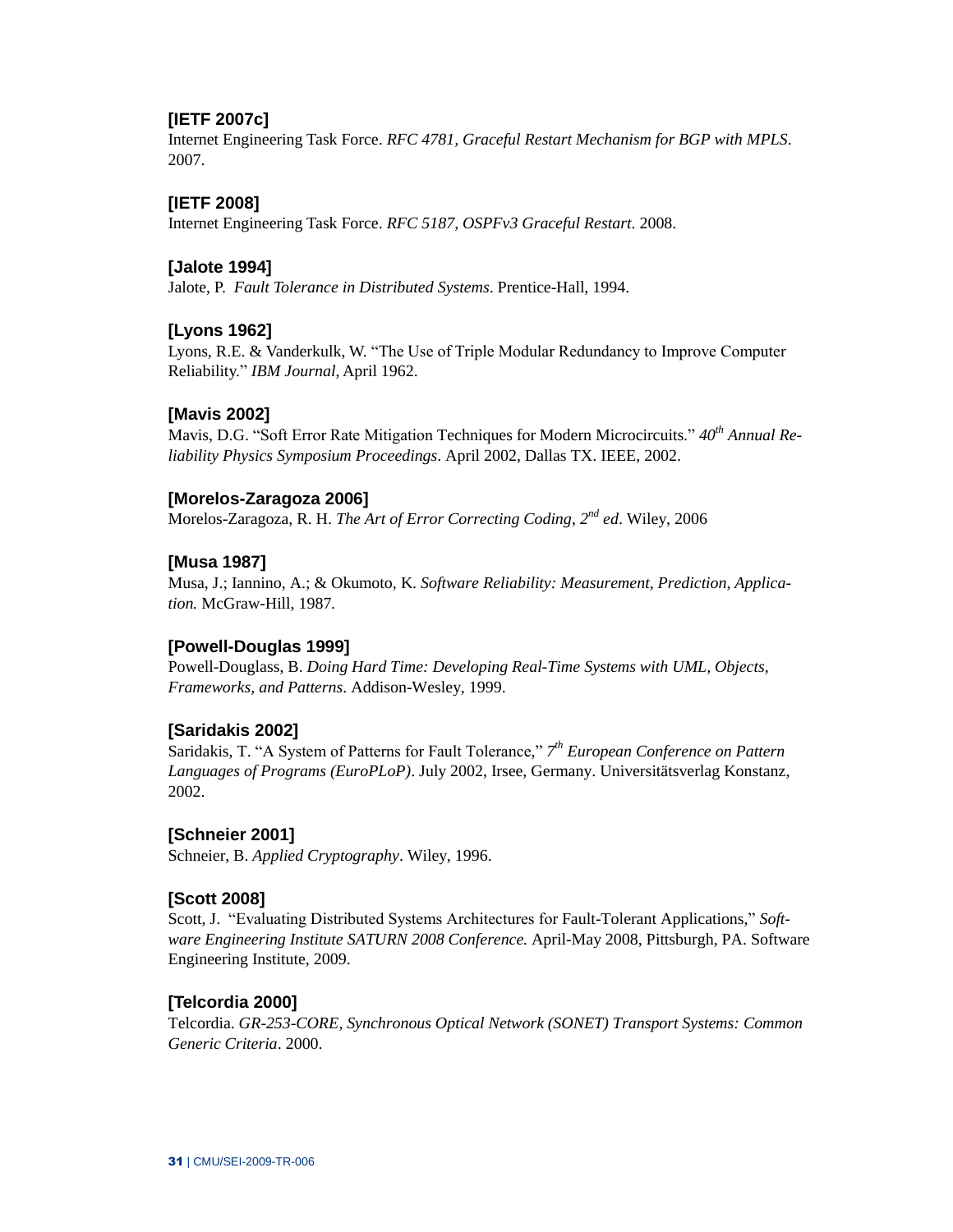#### **[Utas 2005]**

Utas, G. *Robust Communications Software: Extreme Availability, Reliability, and Scalability for Carrier-Grade Systems*.Wiley, 2005.

#### **[Von Neumann 1956]**

Von Neumann, J. "Probabilistic Logics and the Synthesis of Reliable Organisms from Unreliable Components." *Automata Studies*, C.E. Shannon and J. McCarthy, ed. Princeton University Press, 1956.

#### **[Xie 1991]**

Xie, M. *Software Reliability Modeling*. World Scientific, 1991.